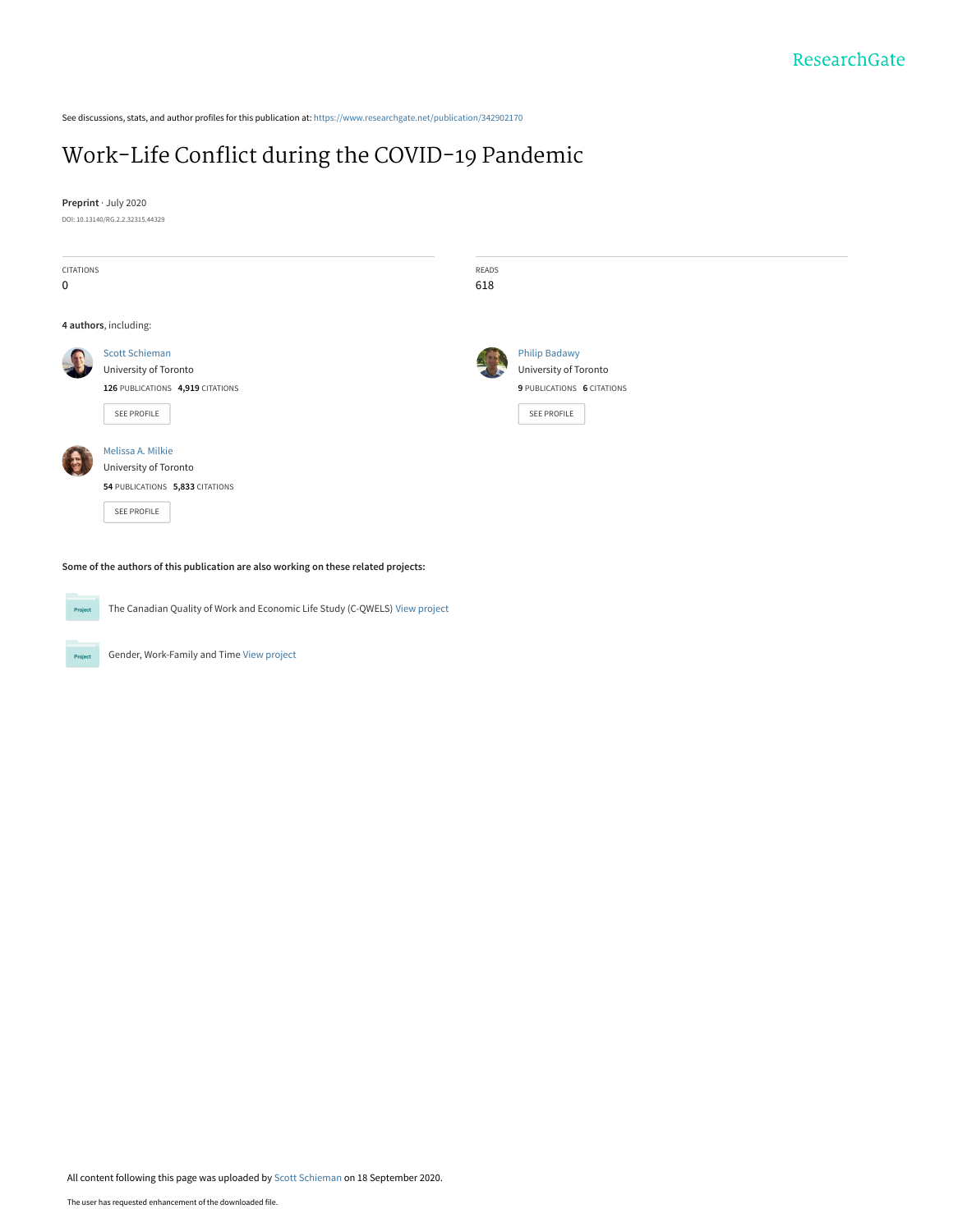**\*\*\*\* This paper is currently under review. Please do not cite without authors' permission.**

## **Work-Life Conflict During the COVID-19 Pandemic\***

SCOTT SCHIEMAN *University of Toronto*

PHILIP J. BADAWY *University of Toronto*

MELISSA MILKIE *University of Toronto*

ALEX BIERMAN *University of Calgary*

\* Funding from the University of Toronto COVID-19 Action Initiative 2020 and Tri-Council Bridge funding supports this research (Scott Schieman, PI).

Word count: 9,710

Key words: work-life conflict; COVID-19; parenthood; role integration; work-family conflict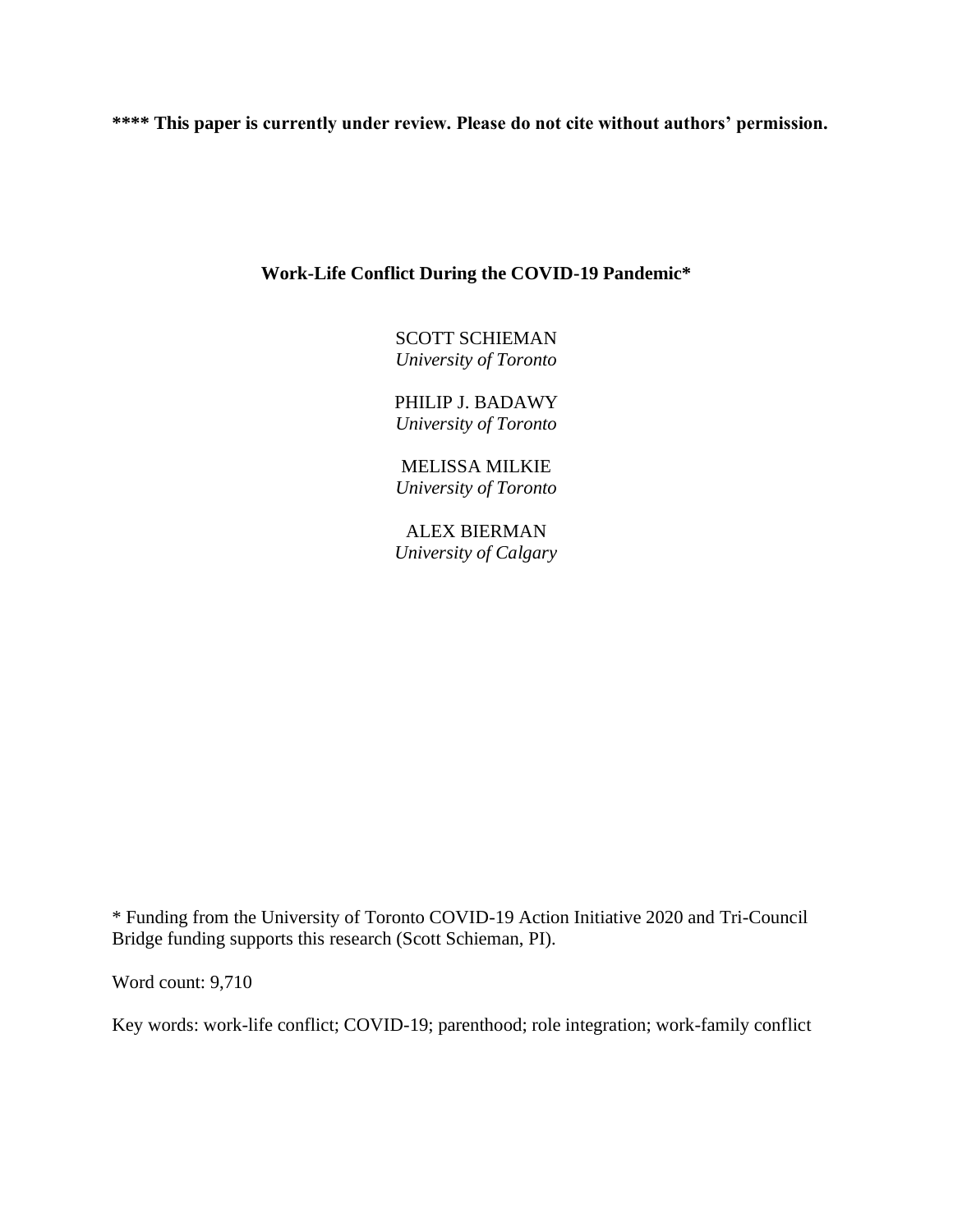## **Work-Life Conflict During the COVID-19 Pandemic**

## **ABSTRACT**

The COVID-19 pandemic upended work, family, and social life. These massive changes may have created fundamental shifts in exposure to work-life conflict. Using a national survey that followed Canadian workers from September 2019 into April and June 2020, we find that worklife conflict decreased among those without children at home. By contrast, for those with children, the patterns varied by age of youngest child. Among those with a child under thirteen, we did not observe decreases in work-life conflict. Likewise, in April we did not observe decreases in work-life conflict among those with a teenager, but by June their level of work-life conflict matched those without children. Overall, these patterns do not differ by gender. Our findings support a pattern of decline in work-life conflict during the COVID-19 pandemic, but also indicate that changes differed across time and were circumscribed by parental statuses and age of youngest child.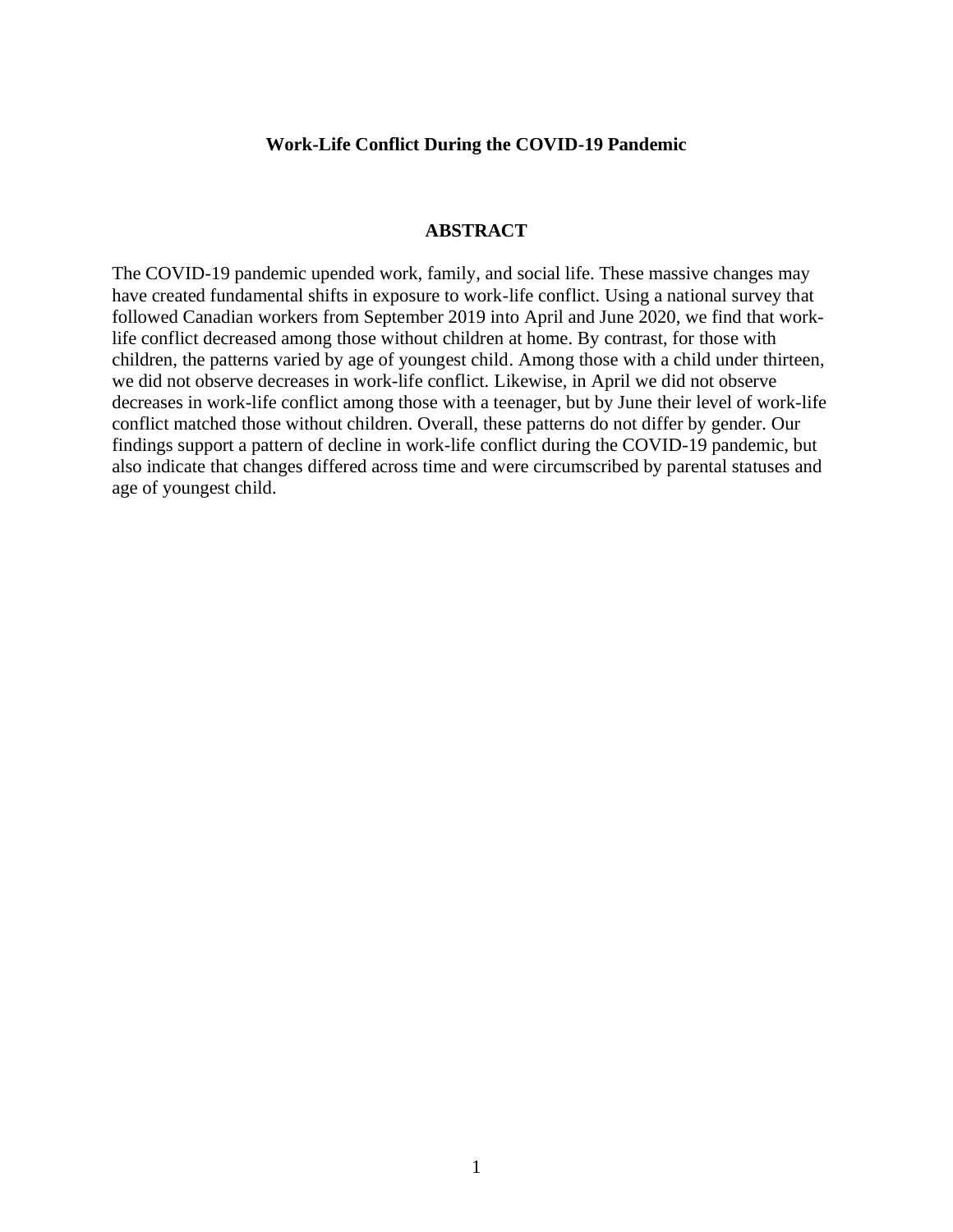#### **Work-Life Conflict During the COVID-19 Pandemic**

In normal times, the boundaries between work and nonwork roles represent sites of potential tension that many people encounter in their everyday lives (Allen and Martin 2017; Kossek 2016). But 2020 has been anything but normal. In mid-March of 2020, as many employees began working at home due to government dictates for social distancing, the abrupt shift in the nature of work-nonwork boundaries generated potential repercussions for the extent of role conflict. While research on role conflict usually identifies the family as the primary domain of the "nonwork sphere" (Bellavia and Frone 2005), some have pushed to broaden this scope (Kelliher, Richardson, and Boiarintseva 2019; Kossek and Lambert 2004). According to Kossek and Lee (2017:2), the concept of *work-life conflict* "is an extension of work-family conflict reflecting the reality that the work role may interfere with individuals' other personal life roles and interests." People who experience high levels of work-life conflict report that their work role prevents them from concentrating on important things in their family or personal life; they have insufficient time or energy for the important people in their life because of their job; and they feel like their work role undercuts their capacity to perform home-related roles.

Population-based studies consistently demonstrate associations between work-life conflict and a range of unfavorable outcomes (Allen et al. 2000; Bellavia and Frone 2005; Yucel and Fan 2019). Given its importance for well-being, researchers have sought to understand the factors that contribute to work-life conflict (Kelly et al. 2014; Schieman, Milkie, and Glavin 2009). However, the natural social experiment of 2020 motivates a novel question: *How have levels of work-life conflict changed during the COVID-19 pandemic?* One prominent media narrative suggests that work-life conflict has increased. For example, an article in *Bloomberg* on April 23, 2020 titled "Three Hours Longer, the Pandemic Workday has Obliterated Work-Life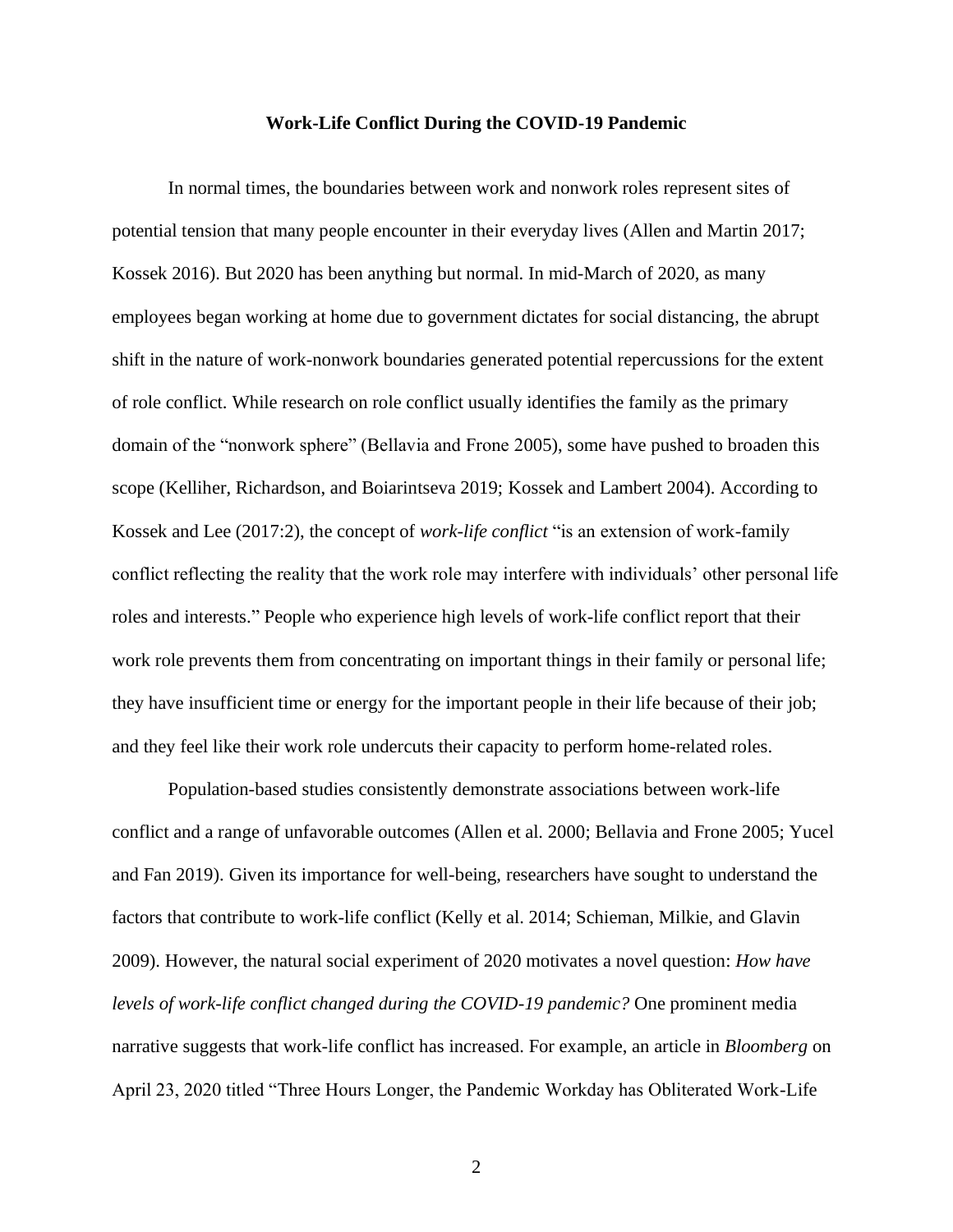Balance," asserted that "whatever boundaries remained between work and life have almost entirely disappeared." Referencing data from NordVPN (Davis and Green 2020), the article claims that American workers who are working from home have increased their workday by three hours. An anecdote from a CEO at Dot Health (a Toronto tech start-up) is referenced to illustrate the three-hour increase in working time and its associated pressures. One proposition is that the inability to "go out in the evenings" has translated into workers' greater availability beyond what might typically be demarcated as nonwork hours. The author writes, "With nothing much to do and nowhere to go, people feel like they have no legitimate excuse for being unavailable." The implication is that employers will greedily squeeze out more work during this captive time. Yet, another way to view this claim is that social distancing requirements have restricted engagement of other personal life roles; there is simply less "life" for work to interfere with. However, this *restricted life spheres* perspective might not generalize to those with domestic role responsibilities that have potentially amplified during the stay-at-home period. In fact, the media narrative often focuses on the presence of children at home as a source of such amplification (Dizik 2020; Thomason and Williams 2020).

With these interrelated views in mind, we evaluate whether aggregate levels of work-life conflict have changed during the COVID-19 pandemic—and, if so, whether the strength of that change depends on the presence of children at home. Moreover, given claims that women especially working mothers—have experienced more work-home challenges during the pandemic than men (Landivar, Ruppanner, Scarborough, and Collins 2020; Lewis 2020; McCarthy et al. 2020; Rudolph et al. 2020), we consider the potential for gender differences in our analyses. To address these questions, we analyze data from the ongoing *Canadian Quality of Work and Economic Life Study* (C-QWELS). In September of 2019, we collected data from a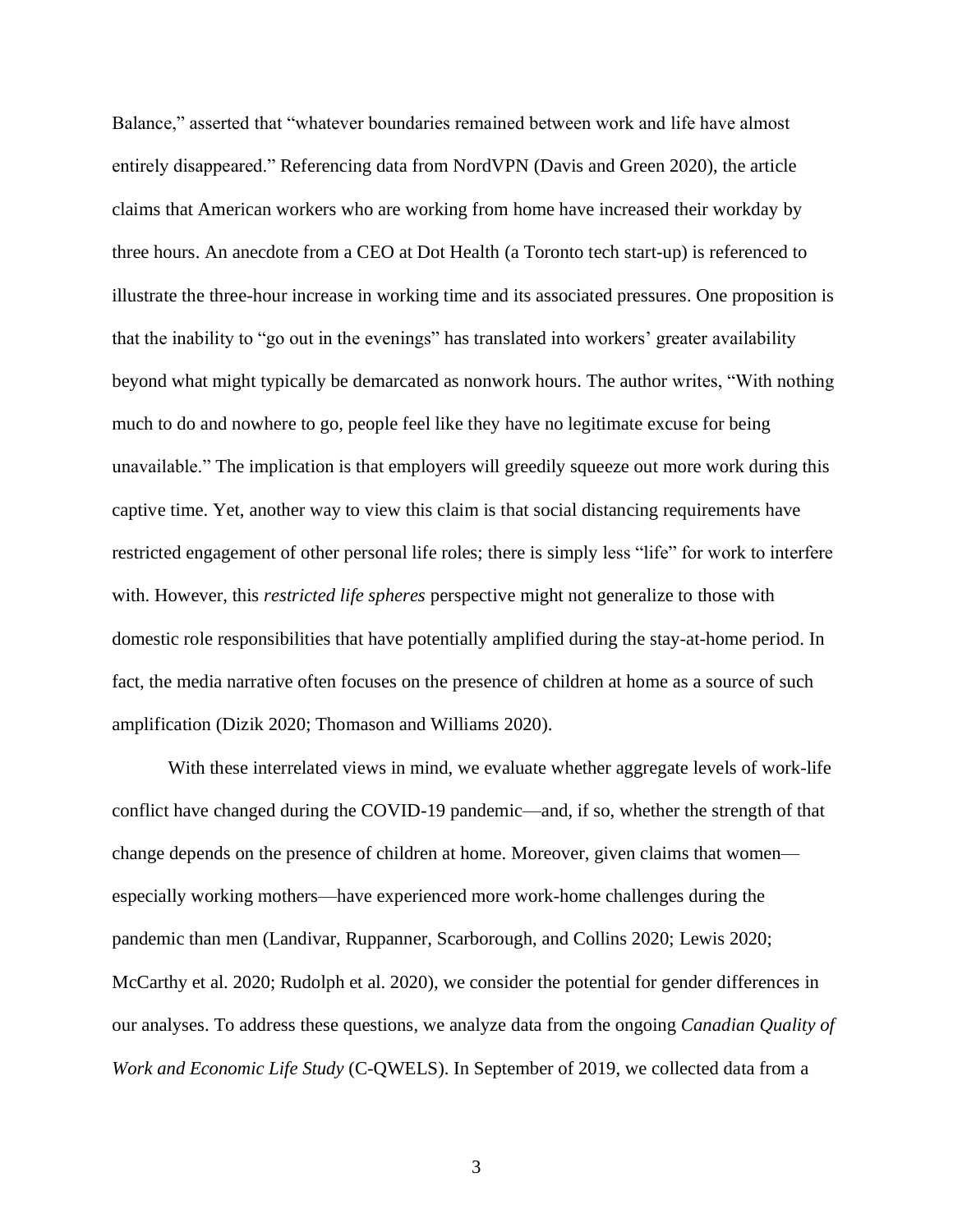nationally representative sample of workers to profile the quality of work and economic life not anticipating a world-wide pandemic. Then, during a pivotal period of far-reaching shocks to the economy, work and school/daycare arrangements, and severe restrictions on social life, we repeated that same survey in April and June. During this period, as governments implemented virus-mitigation strategies (e.g., social distancing), many workers were required to shift to remote work. For example, Central Canada closed non-essential work on March 24; the Prairies started closing between March 23 and April 1; the West Coast ordered certain types of businesses to close on March 26; Atlantic Canada started closing between March 18 and March 26; and Northern Canada began closing on March 18. Collectively, these shifts reconfigured the boundaries between work and non-work for many workers; more precisely, widespread "stay-athome" requirements restricted the elements of *non-work* to a narrower range of the *home* sphere.

#### THEORETICAL FRAMEWORK

#### *Amplified Role Integration versus Restricted Life Spheres*

The framework that we propose revolves around themes of *amplified role integration* and *restricted life spheres*. The former draws upon border and boundary theories to predict that, because of increased work-home role integration, aggregate levels of work-life conflict have likely increased during the pandemic. This view emphasizes the challenges of role segmentation and integration—with the ultimate consequence being more opportunities for work to spill over into nonwork life. We suspect these dynamics are heightened for those with greater domestic role responsibilities, thereby underscoring potential gendered patterns. Conversely, the restricted life spheres perspective emphasizes the narrowing of social contact that emerged due to shelter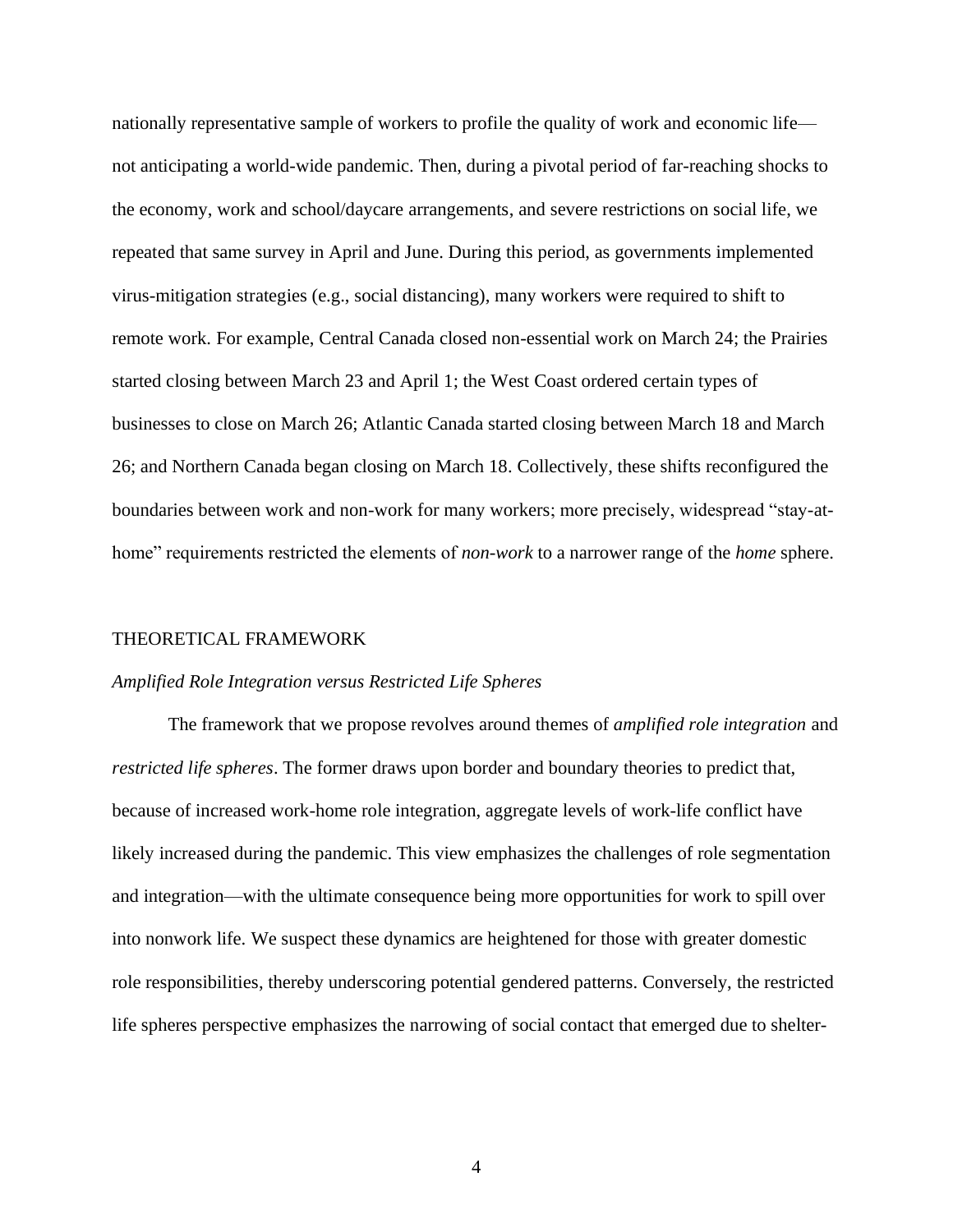in-place orders (Government of Canada 2020). Such constraints limit the parameters of some nonwork roles, which in turn might foster a reduction in aggregate levels of work-life conflict.

*Increased levels of work-life conflict.* To inform the hypothesis of increased work-life conflict during the pandemic, we apply border and boundary theories' characterization of the work-family boundary as a continuum of complete segmentation to complete integration (Ashforth et al. 2000; Clark 2000; Nippert-Eng 1996). At the complete segmentation end of the continuum, we find the standard arrangement in which work is performed away from home at a fixed location. In high segmentation contexts, the spatial and temporal boundaries reflect the distinctiveness of the domains, with arrangements more akin to the "separate spheres" depiction of work and home in which each set of roles have different (often competing) expectations and responsibilities (Coontz 1992). Conversely, high integration exists when there is little distinction between work and nonwork roles, especially with respect to the location or timing of different role enactments. Greater role integration indicates more overlap in the spatial, temporal, and cognitive elements of different roles, which implies a greater ease of psychological and behavioral transitions between role domains (Ashforth et al. 2000; Dumas and Sanchez-Burks 2015). It also increases role permeability, which entails "the degree to which a role allows one to be physically located in the role's domain but psychologically and/or behaviorally involved in another role" (Ashforth et al. 2000:474).

Greater role integration and permeability, however, do not translate into *less* inter-role conflict; in fact, these dynamics might have the opposite effect. While the literature on boundary management strategies reflects on individuals' own *personal* decisions to integrate or segment (Dumas and Sanchez-Burks 2015; Kossek, Lautsch, and Eaton 2006; Kossek, Noe, and DeMarr 1999), choices about the extent and timing of role integration have been constrained during the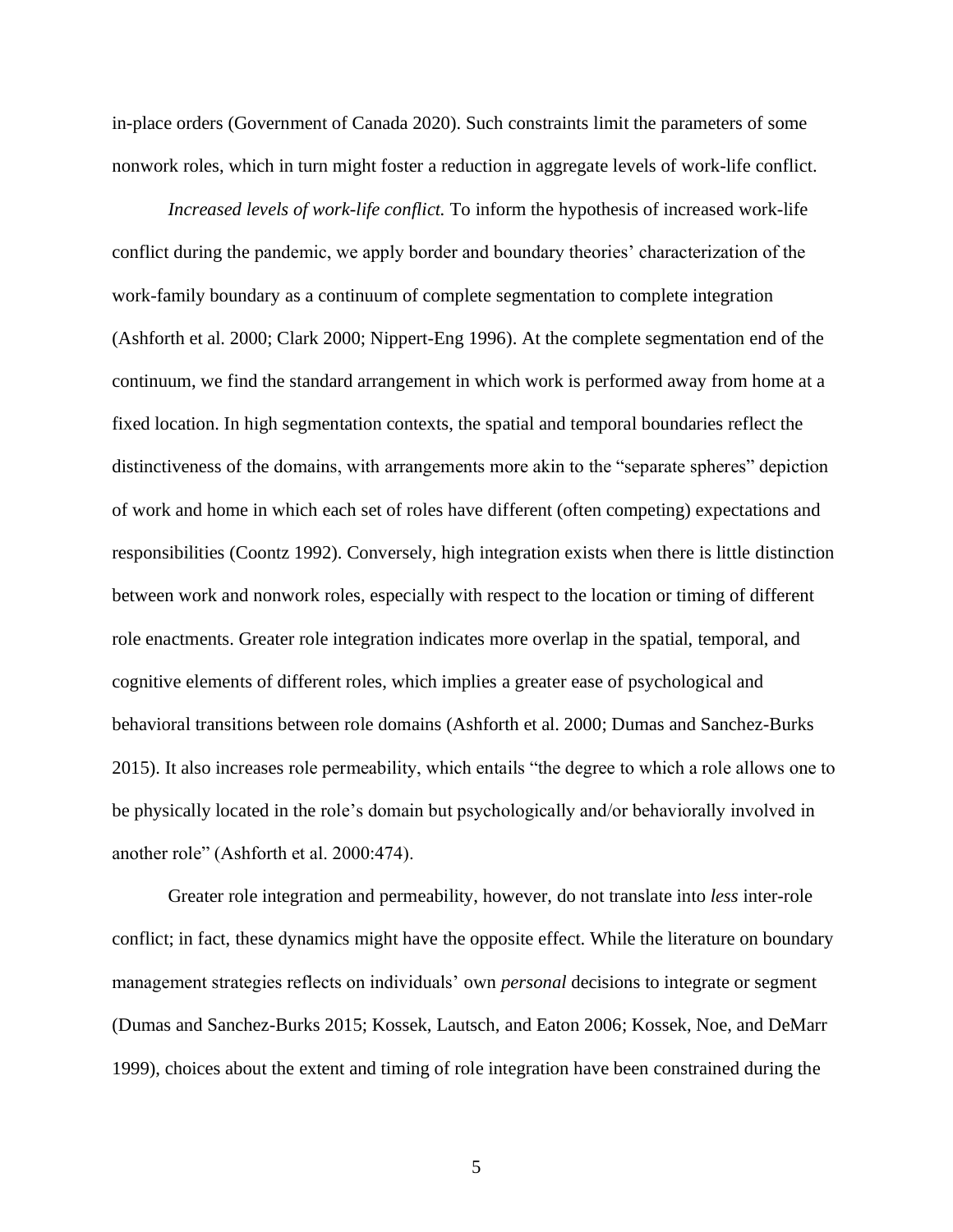pandemic. In this extraordinary context, Allen and colleagues' (2014:117) claims about role integration are particularly apt: "The study of individuals in extremely integrated or segmented work and family situations may help us better understand work-family boundary dynamics." For many individuals, work-home integration is the current norm. Taken together, we apply these ideas to advance the *amplified integration hypothesis*, which predicts that aggregate levels of work-life conflict increased during the pandemic. Moreover, these ideas underscore the potential influence of working at home, the hours worked, and control over the timing of work.

While integration and permeability purportedly ease transitions between roles, thereby relaxing boundaries and facilitating border crossing (Clark 2000; Olson-Buchanan and Boswell 2006), this could have implications for role performance. Role theory posits that individuals should keep roles separate as "the optimal means for successfully enacting multiple roles" (Dumas and Sanchez-Burks 2015:809). This view evolves from role theory's tenet that dedicated temporal and spatial perimeters around work are necessary for minimizing conflict; in other words, segmentation is most advantageous for restricting role interference (Ashforth et al. 2000; Kahn et al.  $1964$ .<sup>1</sup> But the boundary management strategy of segmentation is complicated for individuals whose work arrangements exemplify extreme permeability—thereby raising the risk of distractions in nonwork spheres (Hill et al. 1998; Rau and Hyland 2002). From a "role responsibility management" perspective, the individual who frequently works at home must manage the demands of different roles and enact strategies to allocate sufficient time, energy, and attention to adequately perform divergent role tasks (Dumas and Sanchez-Burks 2015).

We see the narrative about amplified role integration as being particularly relevant for individuals with children at home. For parents, holding multiple roles during the pandemic may

<sup>&</sup>lt;sup>1</sup> As Clark (2000) observes, however: "Though integration has intuitive appeal as the most 'balanced' approach to work and home lives, in actuality there is no one desirable state of integration or segmentation" (p. 755).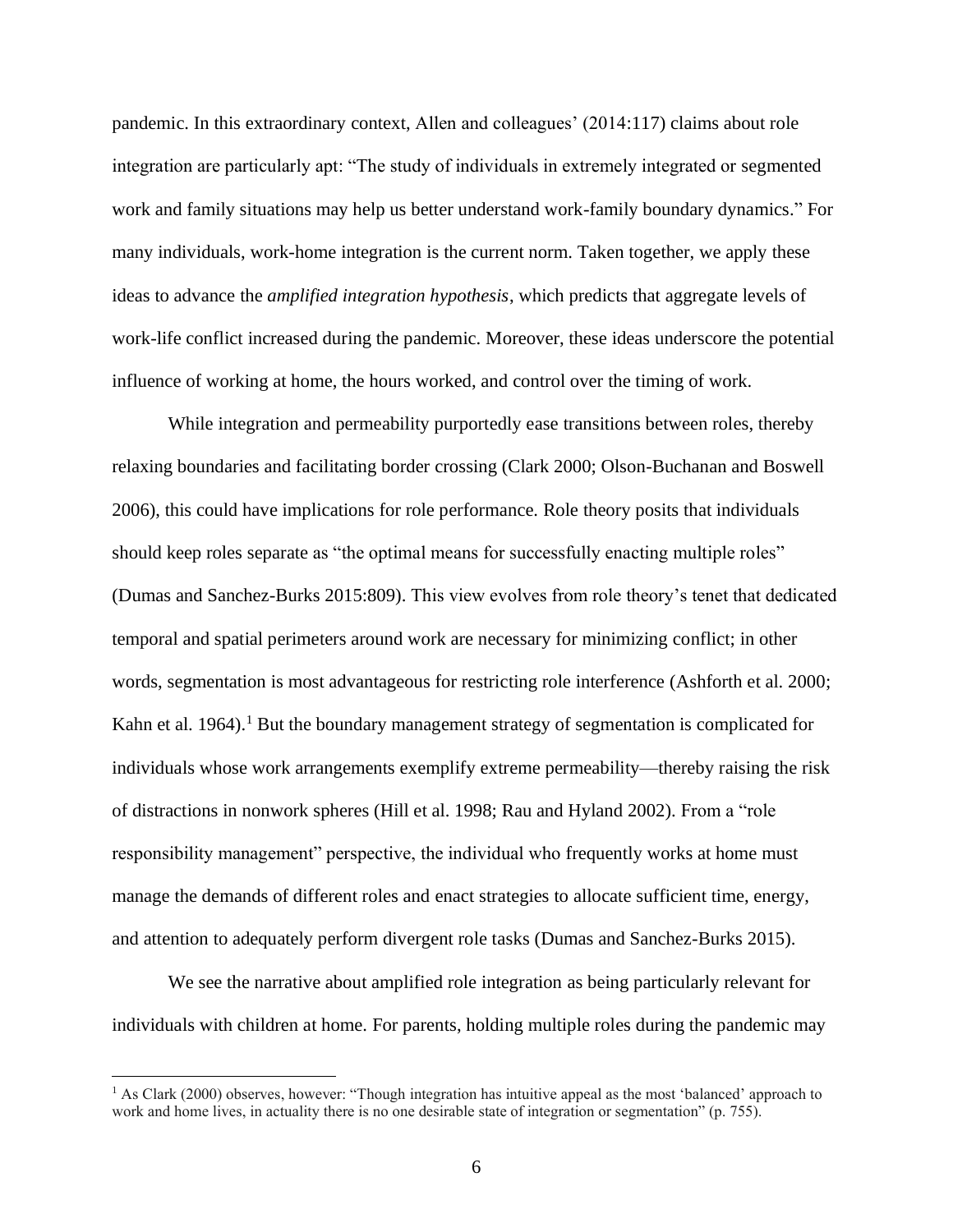have heightened competing challenges and pressures (Dizik 2020; Thomason and Williams 2020). This likely emerged as schools and daycares closed, and the care and education of children shifted to the home sphere (Johnstone 2020). Moreover, the extent of family-related role demands likely varies by the ages of children—with younger children being more dependent and requiring greater care and attention, while older children being less dependent and more autonomous (Allen and Finkelstein 2014; Bedeian, Burke, and Moffett 1988; Erickson, Martinengo, and Hill 2010). Based on these ideas, we predict that the amplified integration hypothesis is more applicable to parents. We posit that increased work-life conflict during the pandemic has been exacerbated among those with children at home—especially younger ones.

*Decreased levels of work-life conflict.* While few observers have suggested the possibility that work-life conflict might have decreased in the population, there are sound reasons for suspecting this possibility. The *restricted life spheres* hypothesis is based on the idea that, due to social distancing and shelter-in-place orders, the "life" side of the work-life equation became severely restricted by April of 2020. The seminal works of Kahn and his colleagues (1964) and Greenhaus and Beutell (1985) provide a guiding rationale for this scenario. Kahn and colleagues (1964:19) defined inter-role conflict as the "simultaneous occurrence of two (or more) sets of pressures such that compliance with one would make more difficult compliance with the other." This definition underscores the specific requirement for pressures stemming from both work and nonwork sources to generate work-life conflict. Likewise, Greenhaus and Beutell's (1985) classic piece on inter-role conflict urged researchers to examine the simultaneous pressures that arise from different roles to produce work-life conflict. They articulate a compelling illustration:

> "Imagine an employee who puts in long and stressful hours in his or her job. In an objective sense, the person's work activities may interfere with his or her participation in family activities. However, *if there is no strong pressure to participate in family*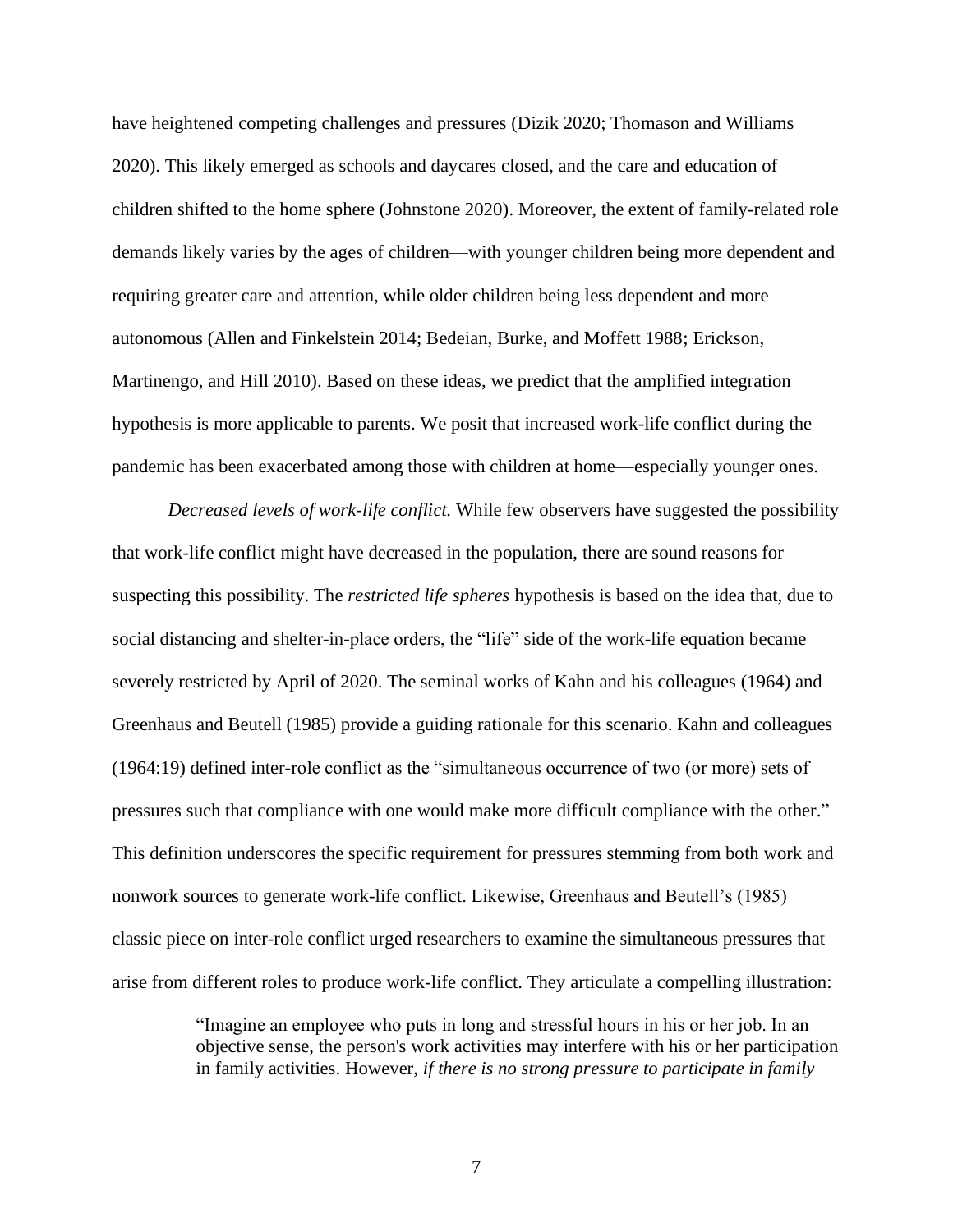*activities*, the person is not likely to experience conflict between work and family roles" (Greenhaus and Beutell 1985:82; emphasis added).

Thirty-five years later, the universally implemented virus mitigation strategies represent an extraordinary opportunity to test this idea. One could argue that no other societal shock—at least in recent memory—has produced such sweeping restrictions on the scope of individuals' personal lives. With the closing of parks, restaurants, gyms, movie theatres, and other sites of social engagement, and the severe restrictions on in-person gatherings with friends and family members outside the household, the parameters of "personal life" abruptly narrowed and most interactive exchanges migrated online or via phone calls. It is plausible that this translated into a simultaneous reduction of the risks that one's work role could compete with the time, energy, and attention of one's personal life. This far-reaching social experiment has therefore broadly restricted the capacity for nonwork activities. Taken together, these ideas provide the rationale for the *restricted life spheres hypothesis,* which predicts that aggregate levels of work-life conflict should have decreased during the COVID-19 pandemic.

## *Children and Countervailing Forces in Parents' Lives*

The restricted life spheres hypothesis focuses on the "personal life" side of the work-life equation—but the family sphere is central for the kinds of demands that predict work-life conflict (Greenhaus and Beutell 1985). Among those with children at home—especially during the pandemic when schools and daycares were closed—the family-related elements in the life side of the work-life conflict ledger altered significantly for many parents. It is plausible that despite the restrictions placed on the personal life, amplified role integration should be more pronounced for individuals who have children at home because of greater role permeability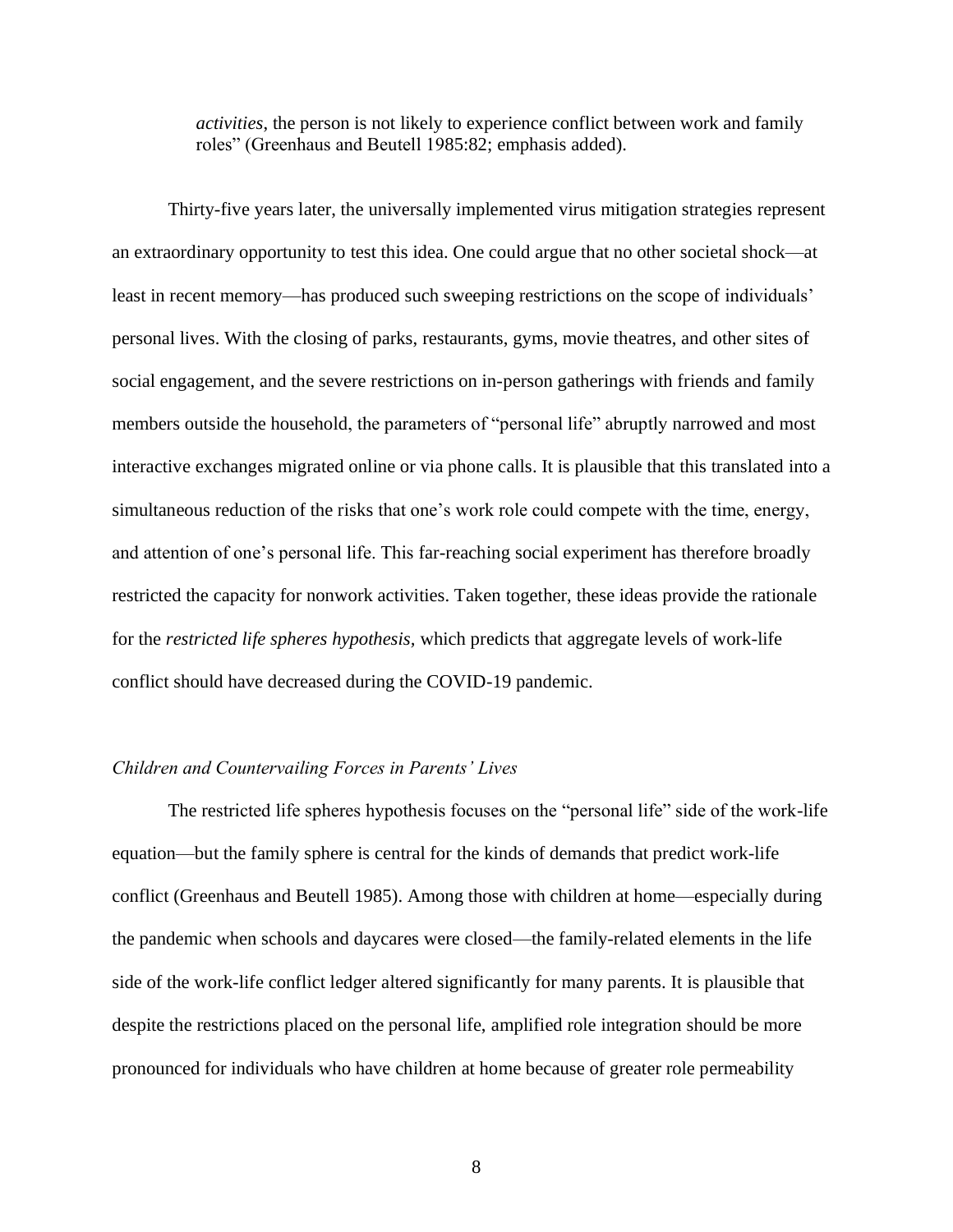associated with childcare and housework. Moreover, the veracity of this prediction might further depend on the ages of children, with younger children requiring more care and attention, including the new demands from schools shutting down, and education oversight and contentcreation being thrust upon parents as additional family-role responsibilities.

The narrative that brings children and care-related needs into the picture elevates the consideration of the potentially different dynamics for employed women and men. We therefore evaluate the gendered impact of the presence and ages of children in the household on changes in work-life conflict during the pandemic. The main rationale for gendered considerations is anchored in the idea that traditional orientations to family care as a primary sphere for employed women still remain strong (Dernberger and Pepin 2020; Pedulla and Thébaud 2015). By contrast, paid work is a central realm culturally for men—and their dedication to the "good provider" role could be enacted in that sphere (Christiansen and Palkovitz 2001; Coltrane 1996; Moen and Roehling 2005). In many respects, the ideal worker norm has evolved from these traditional views such that preferences (of employers or organizations) is a man who prioritizes work over all else—and the presence of a spouse who was primarily responsible for the care of family work supported these arrangements (Acker 1990; Hays 1996; Kanter 1977; Williams 2000). This traditionally gendered nature of work and family roles therefore set parameters around the ways that the activities and expectations of one sphere intersect with—or permeate—the other (Gerson 1993). As Offer and Schneider (2011:814) have described it: "Normative expectations require mothers in contemporary society to fulfill multiple roles as both wage earners and primary caregivers for their family, which presents them with contradictory ideological pressures."

From a traditional perspective that emphasizes the family devotion schema (Blair-Loy 2003), we might expect employed women to restrict role permeability because traditional gender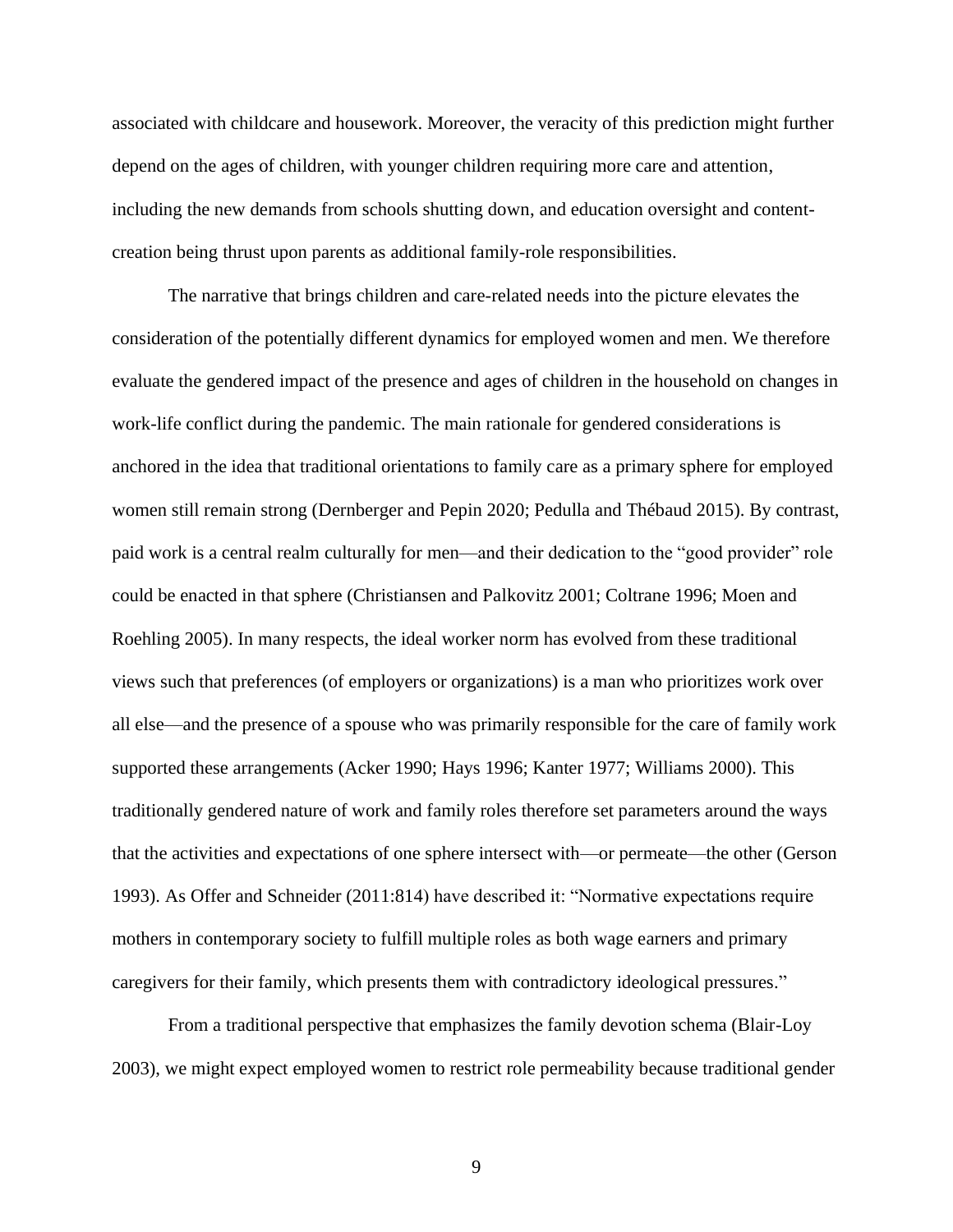norms have socialized women to prioritize family over work (Dernberger and Pepin 2020). In that scenario, the pressures associated with the family devotion schema prevail over those linked to the work devotion schema and ideal worker. The family devotion schema is closely related to Hays' (1996) concept of "intensive mothering," which describes women's primary dedication to the family sphere and caregiving responsibilities. Mothers who embody this kind of devotion might set less permeable boundaries between work and family engagements, even when performing paid or unpaid work at home. For working mothers, work and family role enactments might therefore remain more segmented than they do for fathers.

An alternative view underscores the fact that mothers have increased their involvement in the paid labor force, including higher status jobs with more stress, and stronger potency of the work devotion schema (Blair-Loy 2003). Raised standards, in terms of productivity, work commitment, and weekly hours are not uncommon for women, especially those in high-status professions (Dinovitzer and Hagan 2013; Kay and Hagan 1998), nor is it uncommon to anticipate that women face work-related penalties for subscribing to family-related obligations, or reducing their workload to tend to family-related obligations. In financial terms, these consequences have been referred to as the "motherhood wage penalty" (Budig and England 2001; Padavic and Reskin 2002). To avoid such disadvantages in the work sphere, many women may have little choice but to integrate roles and allow greater role permeability in order to complete unfinished work tasks, or to get ahead in one's job (Offer and Schneider 2011; Sayer 2007). The willingness and successful capacity to combine competing role expectations may therefore be advantageous to women's workplace success and rewards.

As exemplified by Simon's (1995) research, men and women have traditionally tended to experience the separation and integration of work and family differently. While women may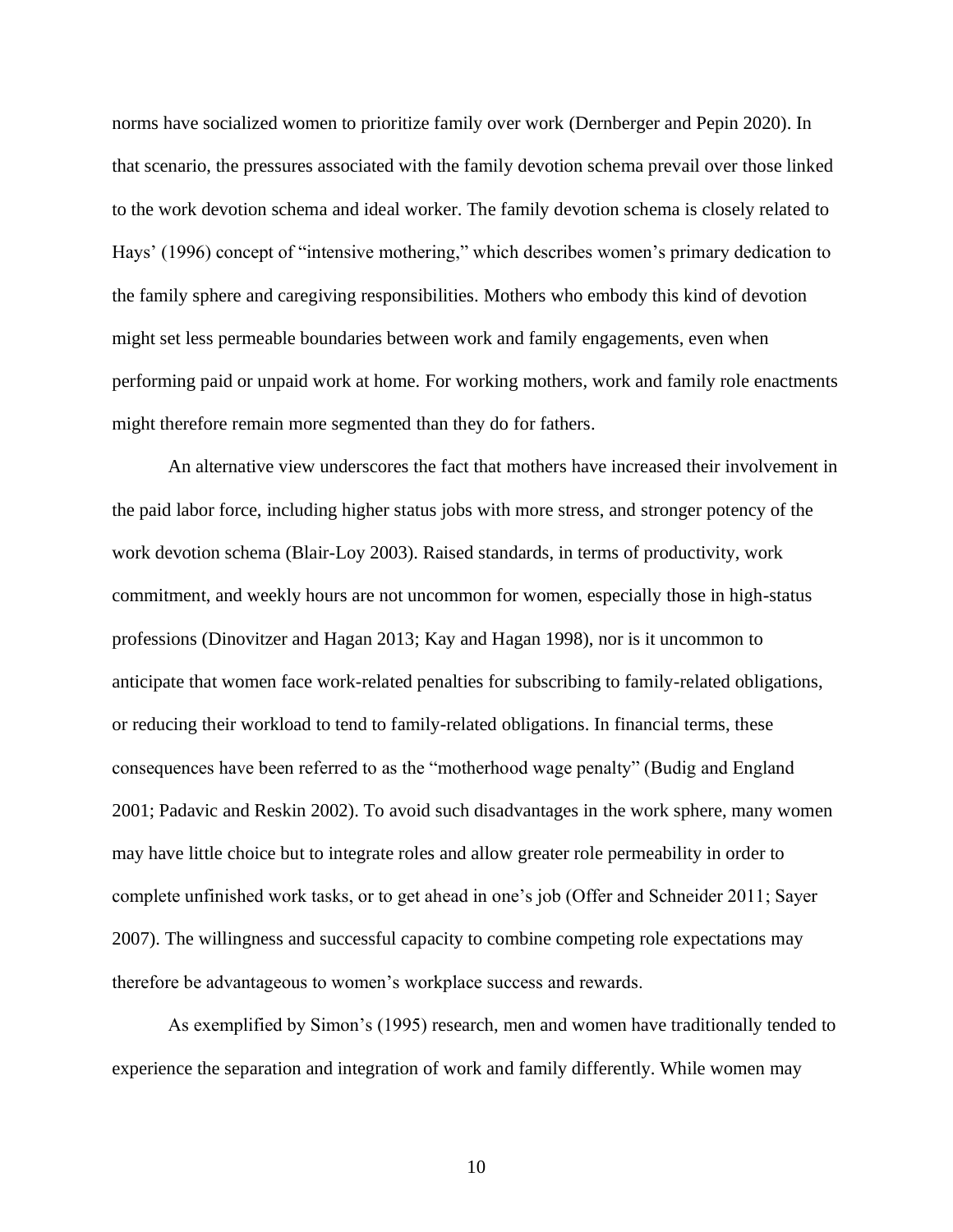view work and family roles as independent, and therefore try to separate the two completely, the expectation that women must fully attend to both roles is pervasive and generalized. Women may find it more challenging to compartmentalize domain-based activities. The opposite might be true for men, who perceive work-life conflict as delimited and specific—that is, often situational, rather than all consuming. It may therefore be easier for men to separate work and family tasks when at home because they feel less obligated to attend to competing role activities. Their work may be elevated and protected within households due to the conventional breadwinner ideal, and given they earn more on average than female partners. Taken together, these ideas contribute to the following hypothesis: The amplified integration hypothesis should be stronger among women compared to men—particularly when there are younger children in the household because of the greater care and attention they require relative to older children.

While one's personal life has been restricted during the pandemic, the *family* side of the work-life equation became more burdensome—particularly for parents who had to attend to new demands of organizing educational content for children, and for covering daily care that preschools or daycares had prior to the pandemic. Given these ideas, we predict that the restricted life spheres hypothesis will not be as pronounced for individuals with children at home; instead, the amplified integration view is likely to be more pertinent. Therefore, during the pandemic, any observed increase in work-life conflict has likely been strengthened for individuals with children at home (while any decrease has likely been weakened). Indeed, elevated work-life conflict during the pandemic may occur because the care and attention children—especially younger children—needed dramatically increased; for parents whose work occurred inside the home, the needs of children and workplaces overlapped completely in time and space. Yet, just as parents' life spheres have been restricted during the pandemic, so too have children's life spheres.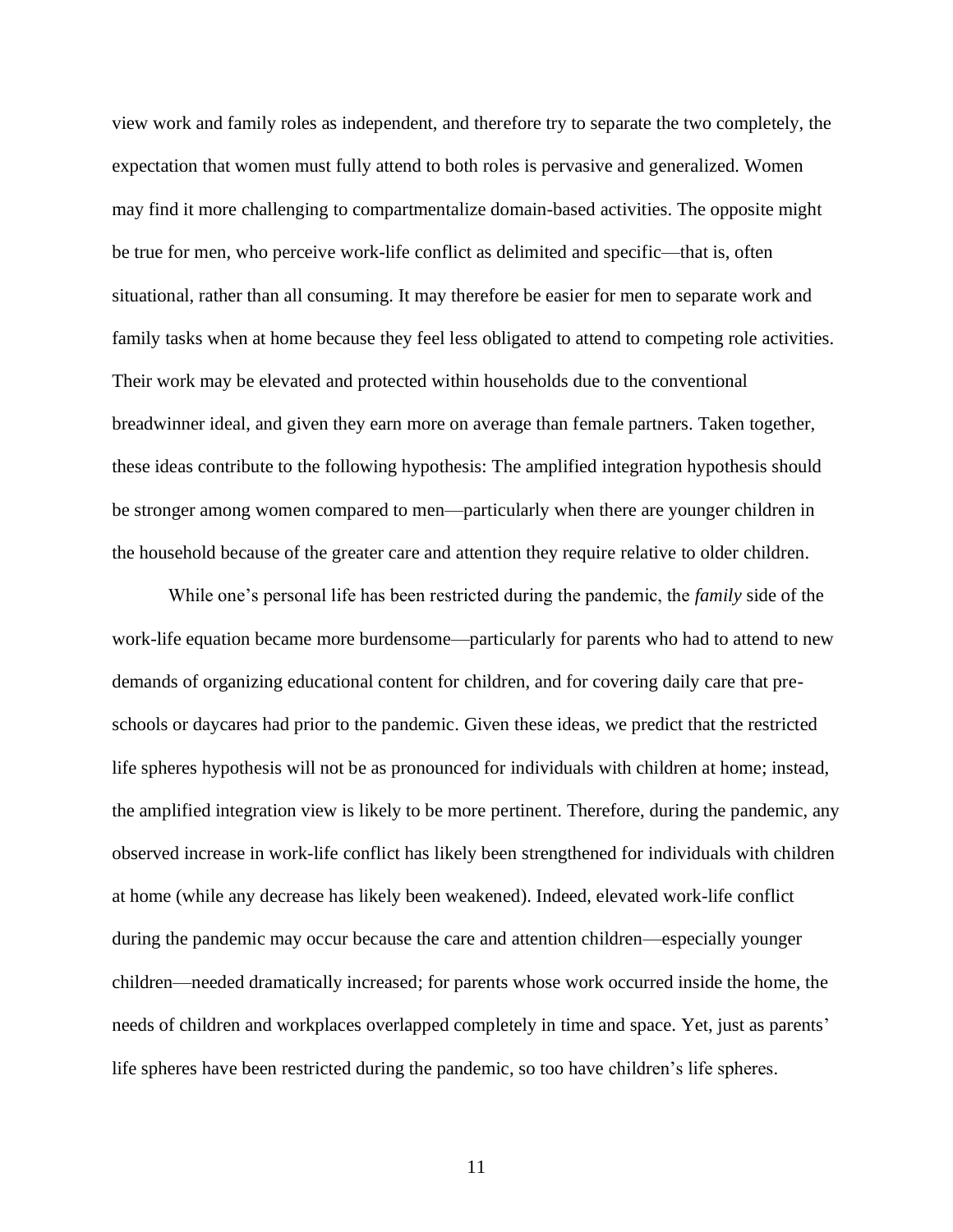Children's extracurricular activities and the requirements of transporting them to school, sportsrelated activities, and entertainment venues shrunk, thereby offsetting the conflicts that parents otherwise might have felt from work interfering with needs to attend or arrange these activities (Milkie and Peltola 1999). In this way, the restricted life spheres dynamic also evolves within the experiences of parents as they navigated children's demands before and during the pandemic.

## *Summary of Hypotheses*

The COVID-19 pandemic has profoundly altered daily life. In this context, the ways that work interfered with life outside of it most certainly changed as well—but it is not clear how. To reiterate, our focal question is: How did work-life conflict change during the height of the lockdown phase of the pandemic? The restricted life spheres hypothesis suggests that this important stressor may have been reduced under severe lockdown conditions (the "less life to interfere with" view). But we also ask: Did the direction of change in work-life conflict differ by presence of children at home? The amplified role integration hypothesis predicts that work conflicted more with life outside of it. Among those without children at home, we expect that the restricted life spheres view to be dominant. However, among those with children at home especially younger children—we expect countervailing forces related to amplified role integration that offset the effects of the restricted life spheres perspective. Amplified role integration predicts that parents with younger children living at home should experience increased work-life conflict (or a weaker decrease). Yet, because of restricted life spheres, they too have fewer obligations to attend to in their children's lives (i.e., limited extracurricular activities). And, ultimately, given the narratives around inequalities among working mothers, we expect stronger countervailing forces among mothers' experiences.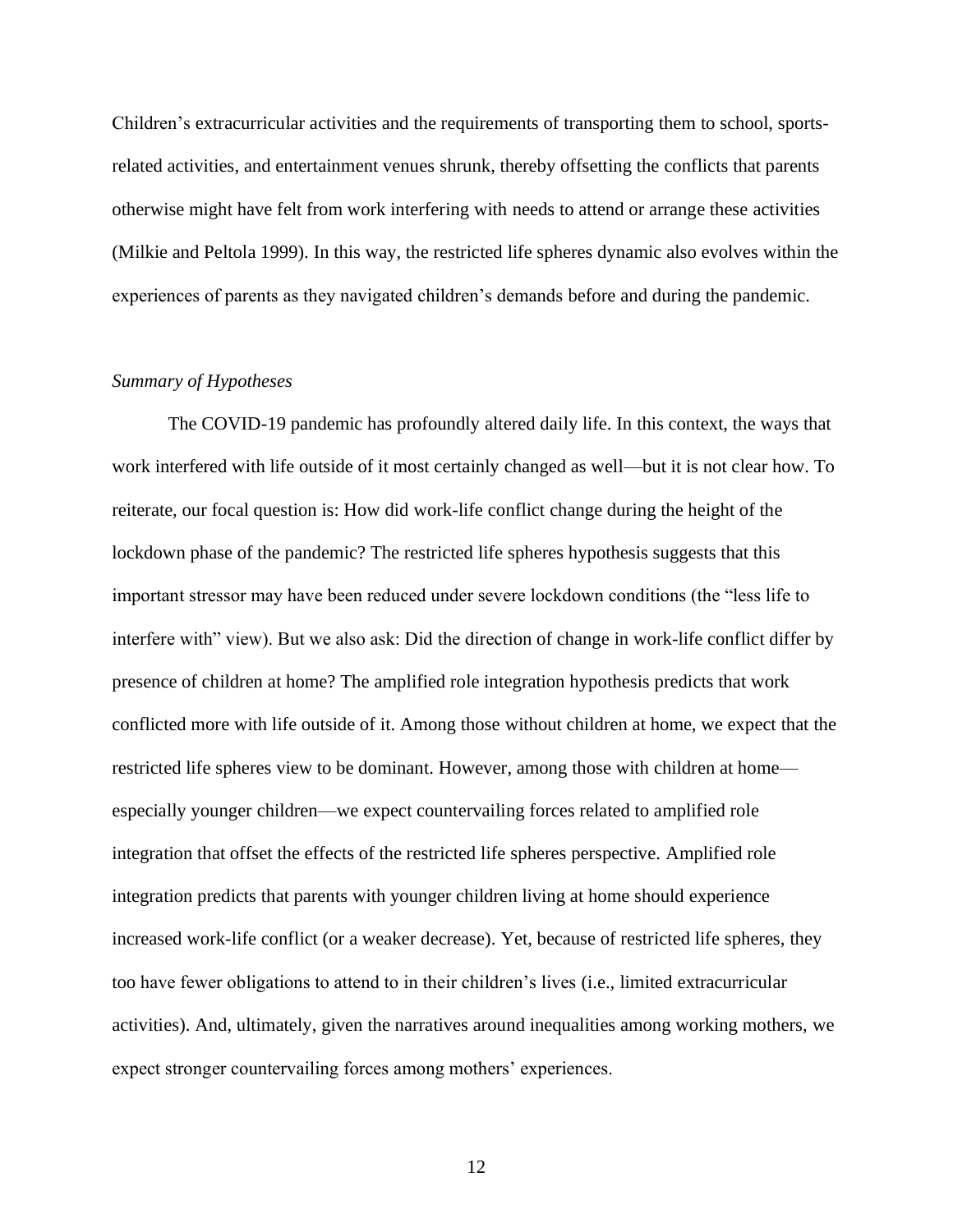## **METHODS**

#### *Samples*

To test these ideas, we analyze data from a nationally representative sample of Canadian workers as part of the *Canadian Quality of Work and Economic Life Study (C-QWELS)*. The first online survey was fielded from September  $19<sup>th</sup>$  to September  $24<sup>th</sup>$  of 2019 (N = 2,524). We then followed up with all of these same study participants during the period of April  $17<sup>th</sup>$  to April  $23<sup>rd</sup>$ of 2020 and then again from June  $17<sup>th</sup>$  to June  $23<sup>rd</sup>$  of 2020. All study participants are members of the Angus Reid Forum (ARF), a built and managed panel of Canadians that have agreed to participate in research. Panel participants are recruited through a variety of online and offline channels, extensively profiled, and measured to ensure accurate representation of the diversity across Canada's adult population (*http://angusreid.org*).<sup>2</sup>

Sample selection for the present study started with creating a balanced sample matrix of the Canadian population. A randomized sample of ARF members was then selected in September of 2019 to match this matrix to ensure a broadly representative sample, for which the response rate was 42 percent, with a sample size of 2,524.<sup>3</sup> Of these study participants, 1,869 (74 percent) were successfully retained for the April re-contact, and 1,843 (73 percent) were successfully retained for the June re-contact. Analytic methods described below address sample attrition and selection based on employment in subsequent waves, and also adjust analyses for repeated observations of the same individuals. We weighted all findings for gender, age,

<sup>&</sup>lt;sup>2</sup> The ARF recruits via a widespread invitation approach and a double opt-in screening procedure across a variety of channels. This ensures a demographic balance that captures the diversity across sub-segments of the population. Panels are maintained through advanced sampling techniques and frequent verifications of personal identity, contact information, and demographic characteristics. Relying on a combination of sampling regions based upon configurations of electoral districts and past voting trends, the ARF reflects the general population by continually verifying and recruiting so that the socio-demographic characteristics of each sampling region match actual subpopulations according to census and electoral data.

 $3$  We removed 29 cases who reported "gender fluid" because of insufficient cell size for gender-based comparisons.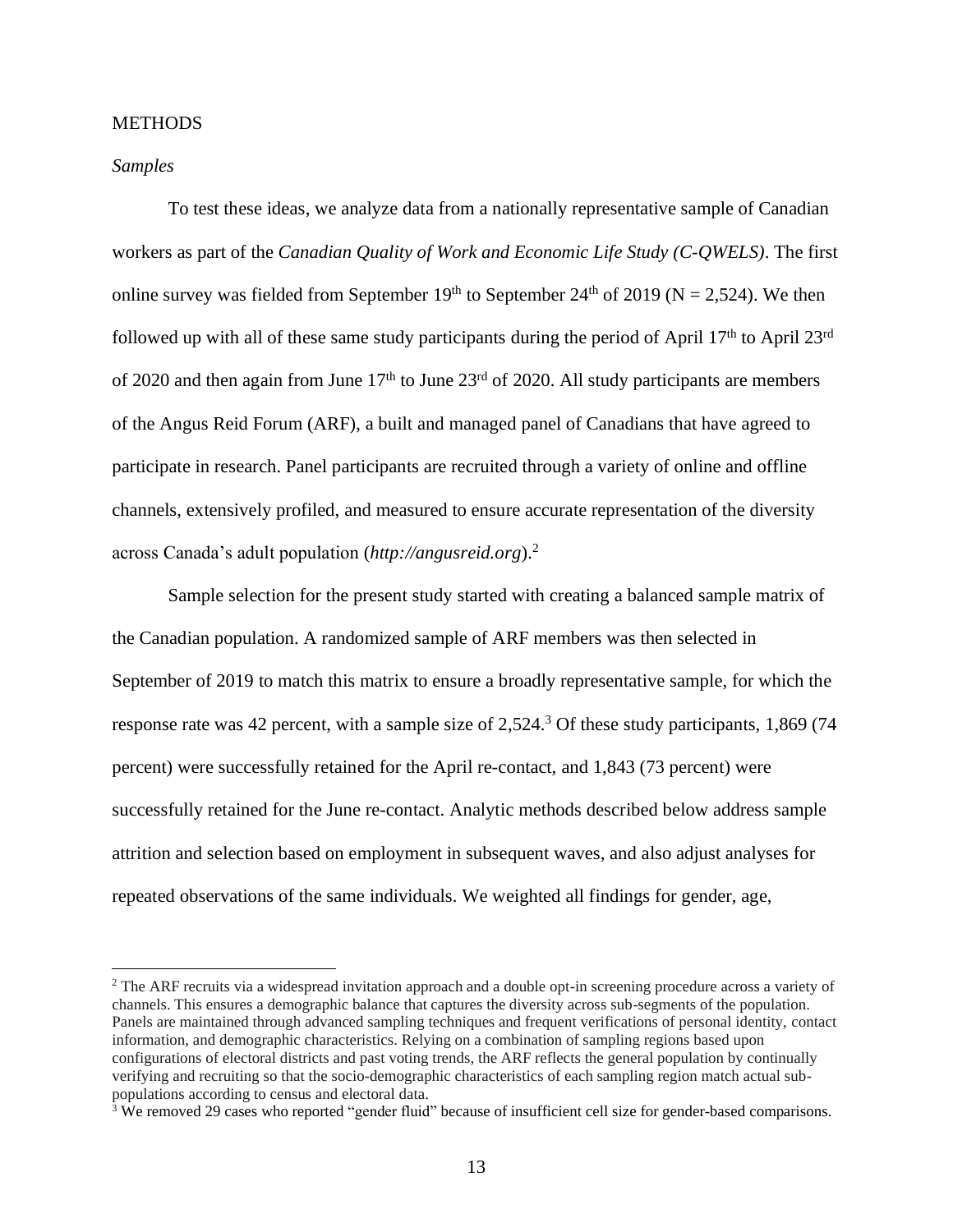education, and region according to the most recent Census data for September 2019 to ensure broad representation of working Canadians. Appendix Table A reports the descriptive statistics.

#### *Measures*

*Work-life conflict* was measured at each wave using three questions that have appeared in the *National Study of the Changing Workforce* to measure work-life conflict in the past month (O'Connor and Cech 2018; Voydanoff 2004; Yucel 2019): "How often did your job keep you from concentrating on important things in your family or personal life?" "How often did you not have enough time or energy for the important people in your life because of your job?" "How often did your work keep you from doing as good a job at home as you could?" Response choices are coded: (1) "never," (2) "rarely," (3) "sometimes," (4) "often," and (5) "very often." We averaged the responses to create the work-life conflict index ( $\alpha$  = .90). <sup>4</sup>

*Age of youngest child living at home* was measured at each wave and compares those without any children living at home to individuals whose youngest child is younger than age 13 or between the ages of 13 and 18.

*Time-stable controls* include social statuses that are typically stable over a short time period. We use dummy-codes to assess *gender* (men = 0, women = 1) and *visible minority status* (not a visible minority = 0; visible minority = 1).<sup>5</sup> We also adjust for *age* of study participants (in years). For *education*, we compare those with a university undergraduate degree or higher to

<sup>4</sup> Workers who were unemployed in April or June were coded as missing for work-life conflict. In ancillary analyses, we adjusted model estimates for loss of data due to becoming unemployed by including a covariate which indicated experiencing unemployment over the course of the study, but results were not different than those presented here, indicating no substantial biases in analyses due to missing work-life conflict among the unemployed. <sup>5</sup> The ARF profile data includes panelists' responses to this question: "Would you say you are a member of a visible minority here in Canada (in terms of your ethnicity/race)? Yes No." Visible minority status is self-categorized.

This measurement approach is a common means of assessing minority race and ethnicity in Canada.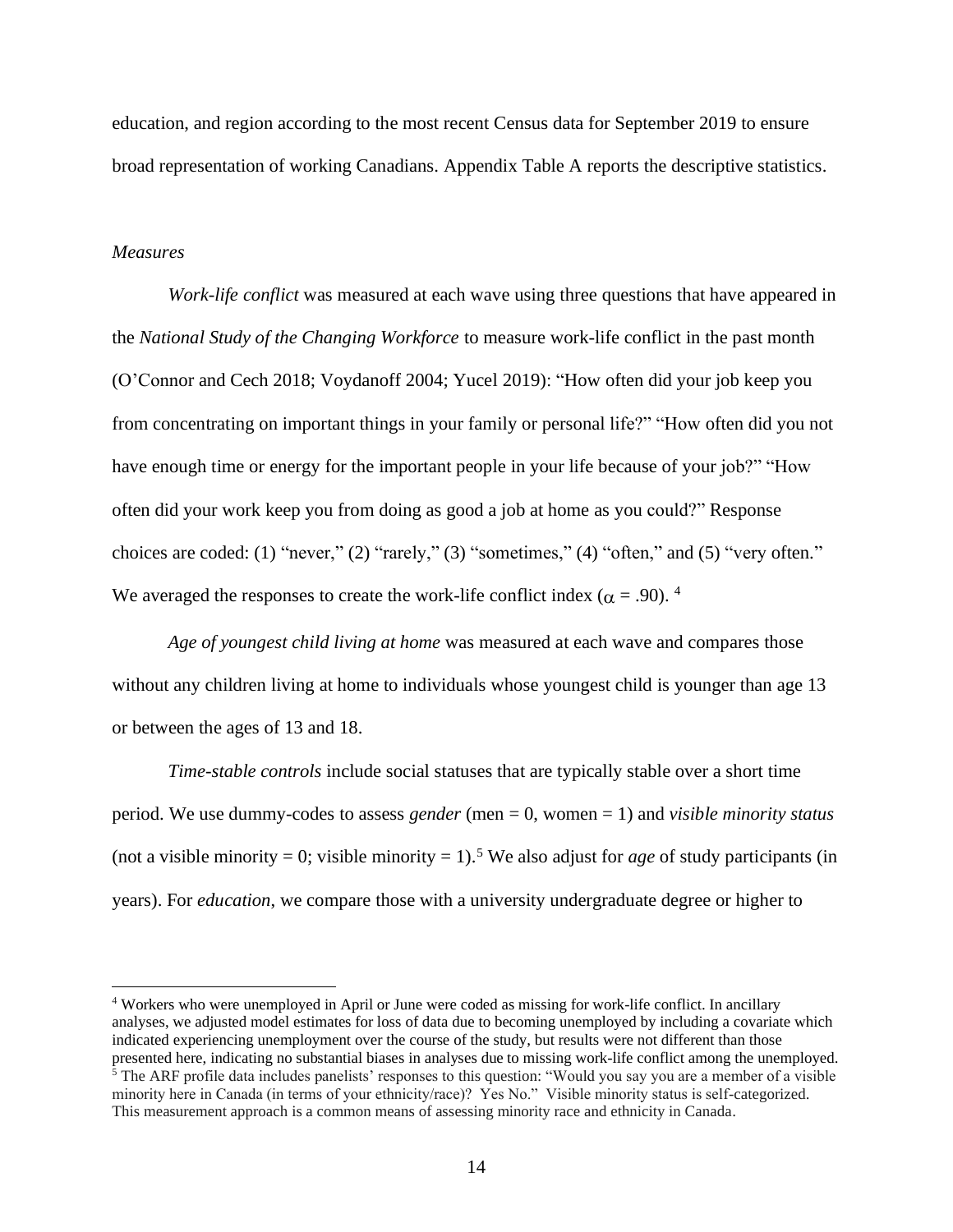those with less than a university degree. We adjust for *occupation*, comparing professionals (the reference category) with those in higher administration, clerical, sales, service, and production occupations. Another measure captures whether individuals are *salaried* versus paid hourly or some other way. Finally, in the June survey only, we asked for a retrospective account of the frequency that individuals have *worked from home during the pandemic*: (0) "none of the time," (1) "a little or some of the time," (2) "most or all of the time," and (3) "even before the onset of COVID-19, I usually worked mainly from home." In the analyses, we included a response category that indicated the participant was not in the June wave which, as will be described further in the next section, also helps to adjust the estimated model for attrition.

*Time-varying controls* take into account statuses that have the potential to fluctuate during the pandemic. We measure *marital status* at each wave by contrasting married with single/never married, previously married, and living with a significant other but not married. For *household income*, we compare individuals in the \$50,000 - \$99,999 income bracket (the modal category), to individuals in each of the following: under \$25,000, \$25,000-\$49,999, \$100,000- \$149,999, \$150,000-\$199,999, and \$200,000 or more.<sup>6</sup> We measure *financial strain* with three items. The first two ask: "How often did you have trouble paying the bills" and "How often did you not have enough money to buy food, clothes, or other things your household needed?" Response categories are coded (1) "never" (2) "rarely," (3) "sometimes," (4) "often," and (5) "very often." The third asks: "How do your finances usually work out by the end of the month?" Response choices are coded (1) "a lot of money left over," (2) "a little money left over," (3) "just enough to make ends meet," (4) "barely enough to get by," and (5) "not enough to make ends meet." We averaged the items to create a financial strain index (alpha = .85). We measure

<sup>&</sup>lt;sup>6</sup> Analyses also include a category for "don't know" or "prefer not to say."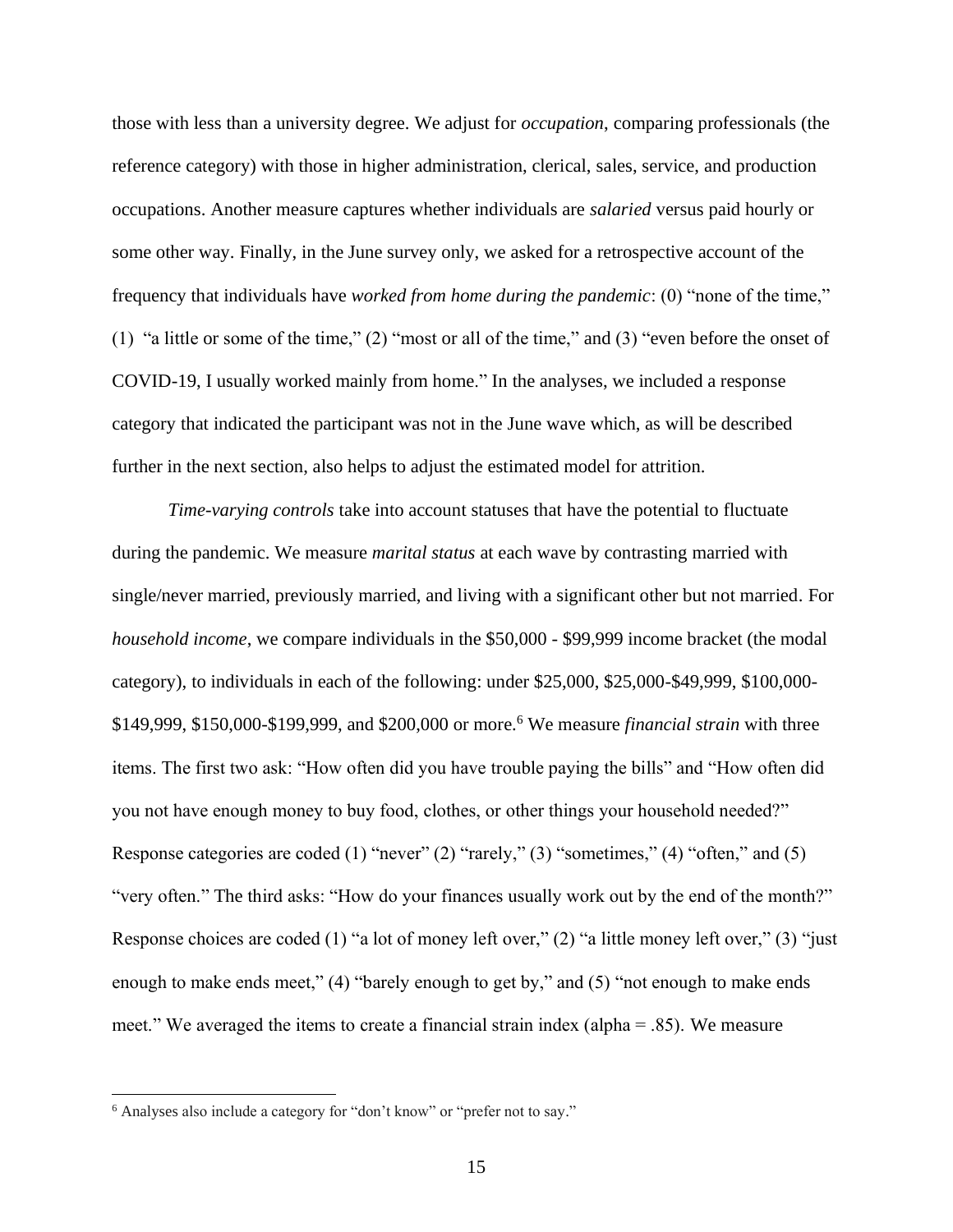*schedule control* with the following: "How much control do you have in scheduling your work hours?" Response choices are coded: (0) "none/very little," (1) "some," (2) "a lot/complete." For *work hours*, we contrast those who work 40 to 49 hours per week (the reference group) with those who work fewer than 30 hours, 30 to 39 hours, and 50 or more hours per week.

## *Analytic Plan*

We employ mixed models in our focal analyses. The mixed models apportion variance in work-life conflict into time-varying variation within the individual and time-stable variation between individuals, thereby taking repeated observations of the same individuals over time into account. The basic form of the mixed model is as follows:

$$
Y_{ti} = \gamma_{00} + \gamma_{10} A pril_{ti} + \gamma_{20} June_{ti} + \gamma_{30} Under 13_{ti} + \gamma_{40} 13 to 18_{ti} + \sum_{q} \gamma_{0q} \sum_{q} \gamma_{0q} Z_{qi} + U_{0j} + R_{ti}
$$

The mixed model treats observations of work-life conflict at each wave (*t*) as nested within individuals (*i*). Consequently, in this equation, Y*it* is the work-life conflict measure for study participant *i* at time *t*, for  $i = 1 \ldots, n$  and  $t =$  September, April, or June survey wave. The mixed model allows the intercept γ*<sup>00</sup>* to vary across individuals due to time-stable characteristics, and the random error term  $U_{0j}$  then takes residual variation due to unobserved time-stable characteristics into account. The coefficient γ*0q* represents the associations between work-life conflict and time-stable factors. The random error terms *Rij* accounts for unobserved influences on work-life conflict due to time-varying factors. The variables *April* and *June* indicate whether the time-varying measures correspond to the April or June survey (with September as reference), with the result that γ*<sup>10</sup>* indicates the average change in work-life conflict between September and April, while γ*<sup>20</sup>* indicates the average change in work-life conflict between September and June.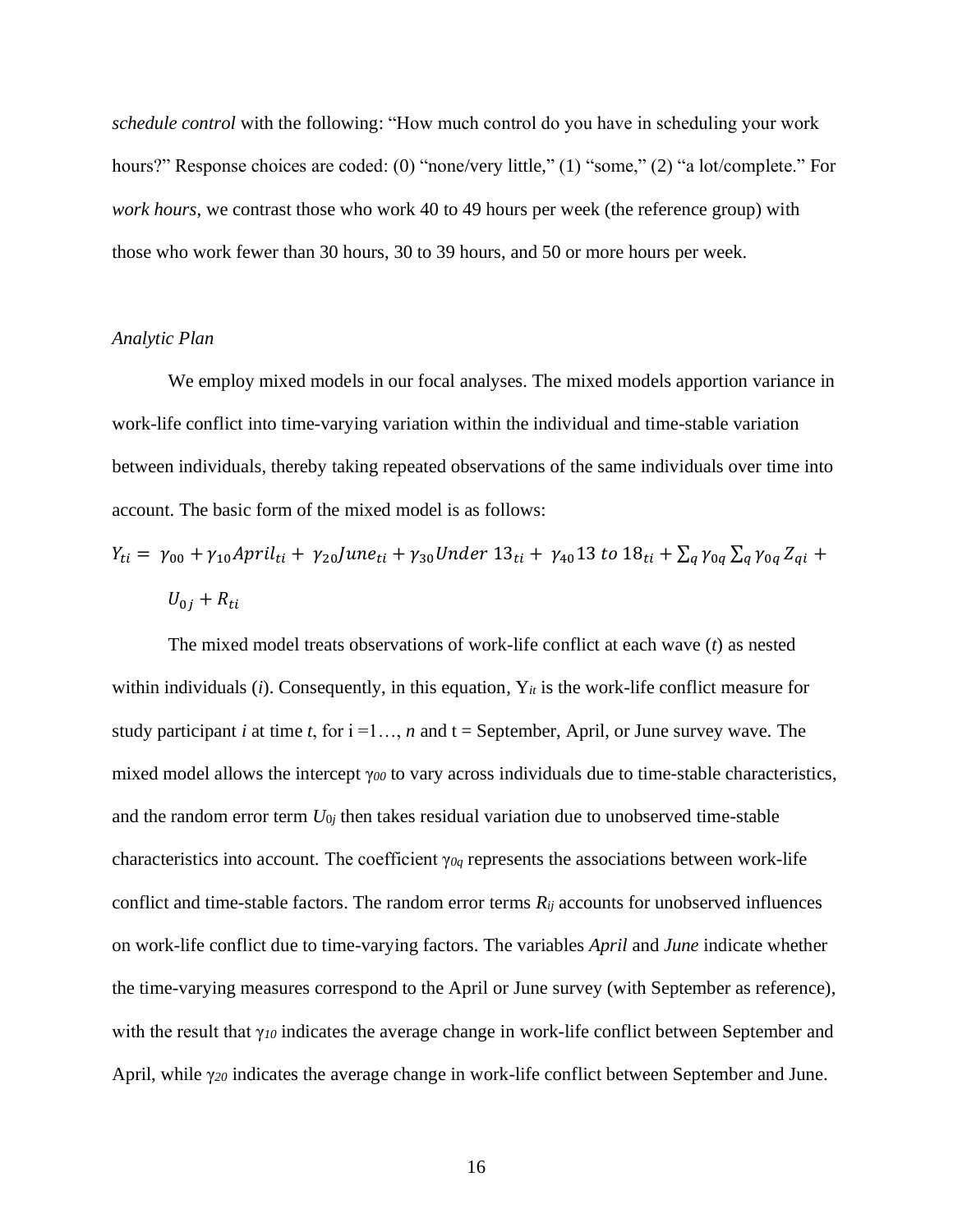Similarly, the variables *Under 13* and *13 to 18* indicate whether, at each wave, a respondent's youngest child is under age 13 or between age 13 or 18 (with individuals not living with children as reference). Consequently, γ*<sup>30</sup>* indicates the difference in work-life conflict across waves between individuals with a younger child and those without children, while γ*<sup>40</sup>* indicates the difference in work-life conflict across waves between individuals with a teenager and those without children. An interaction between the indicators of time and the youngest child indicators then shows whether changes in work-life conflict between waves differs by parenting statuses.<sup>7</sup>

Mixed models incorporate all information available from each observation into model estimates, regardless of the number of waves in which a respondent provides information (Yang and Land 2010), thereby providing model estimates that are robust to sample attrition. Model estimation does assume that attrition is "missing at random," meaning that missingness is not attributable to values on the missing data and can be explained by additional factors included as covariates (Enders 2010). Our inclusion of a broad set of covariates should aid the model in meeting this assumption, and even when data are not missing at random, estimates with this assumption often provide superior estimates as opposed to models relying on listwise deletion (Allison 2003). The variable to measure the frequency of working from home during the pandemic was asked only in June. For those respondents who had dropped out by June, we included a response category "unknown" that signifies individuals who were no longer in the study. By including this indicator ("no longer participating in the June wave"), we are adjusting

 $^7$  Although it is common in mixed modeling to allow random effects for slopes of measures of time, which create "growth curve models," the primary motivation for these additional model parameters is in estimating betweenindividual variation in changes over time, as well as accounting for time-stable variation in changes over time using time-stable covariates. As the primary focus of the current research is not on variation in rates of change due to between-person factors, the inclusion of these random effects would add additional model complexity without addressing the focal research questions. In the interests of model parsimony, then, we do not model the coefficients for time as random effects.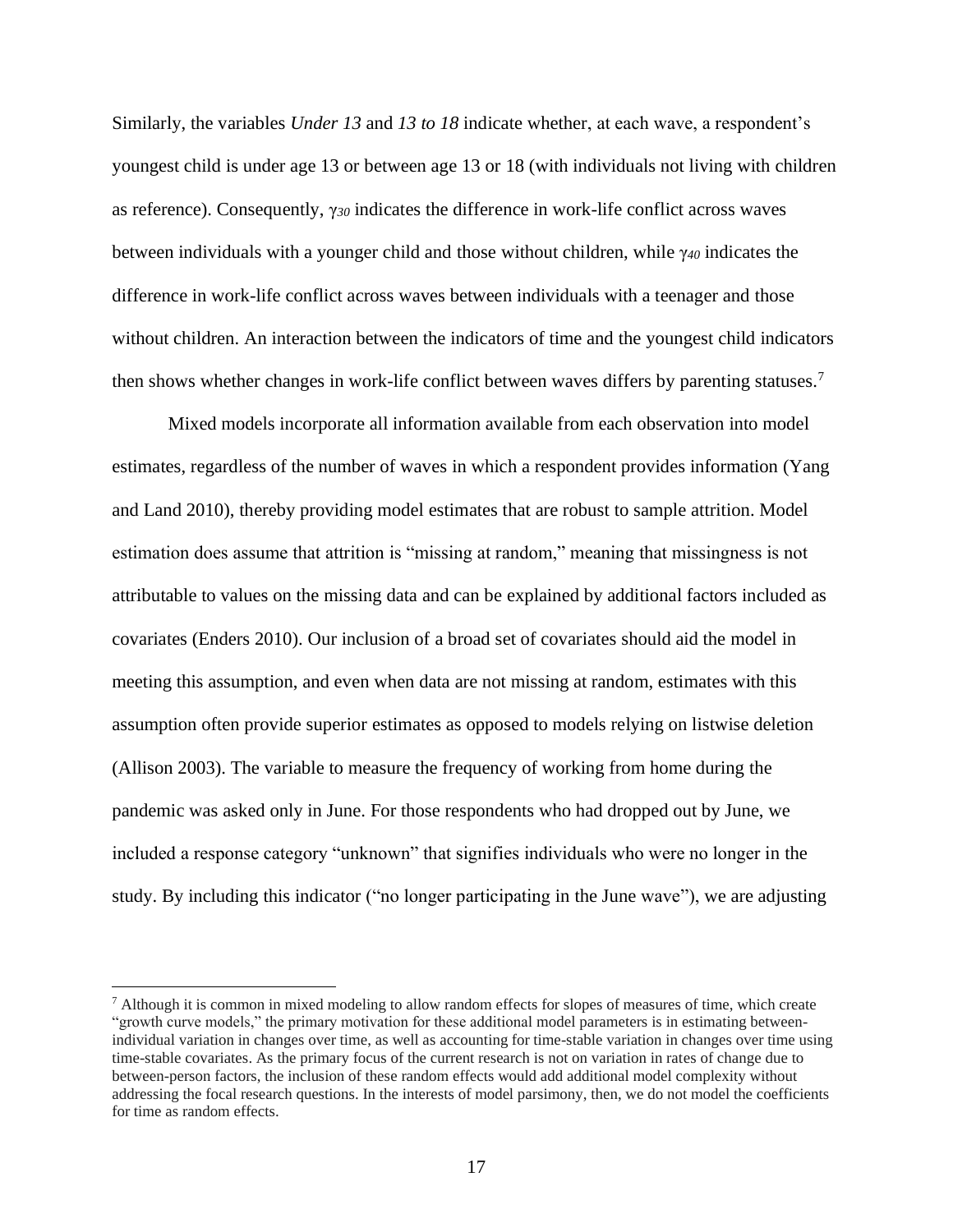for attrition over the course of the study (Yang and Land 2010). All mixed models are estimated in Stata 16.1 using full-information maximum likelihood estimation.

#### RESULTS

In model 1 of Table 1, we test the bivariate association between the survey wave indicator ("April" or "June") and work-life conflict, thereby indicating the unadjusted change in work-life conflict between September and the subsequent waves. These coefficients are statistically significant and negative, and the coefficients are also of similar magnitude, showing that average levels of work-life conflict decreased to a similar degree from September to April (b  $=$  -.333, p < .001) and from September to June (b = -.317, p < .001). In model 2, we add the age of youngest child living at home and all other study variables. Net of these variables, the decrease in average levels of work-life conflict holds for September to April ( $b = -177$ ,  $p < .001$ ) and September to June ( $b = -.174$ ,  $p < .001$ ). Moreover, the presence of a younger child at home is associated with elevated levels of work-life conflict ( $b = .234$ ,  $p < .001$ ); however, those with a teenager as their youngest child living at home do not differ from the childless in average levels of work-life conflict.

#### **[INSERT TABLE 1 ABOUT HERE]**

In model 3, we test whether the observed change in average levels of work-life conflict from September to April or September to June varied depending on the presence and age of youngest child at home. The coefficient for the interaction term with youngest child under age 13 is positive and statistically significant for September to April ( $b = .242$ ,  $p < .01$ ) and June ( $b =$ .208,  $p < .01$ ) samples. The positive interactions indicate that the decrease in work-life conflict over both time periods is weaker for people who have young children at home compared to those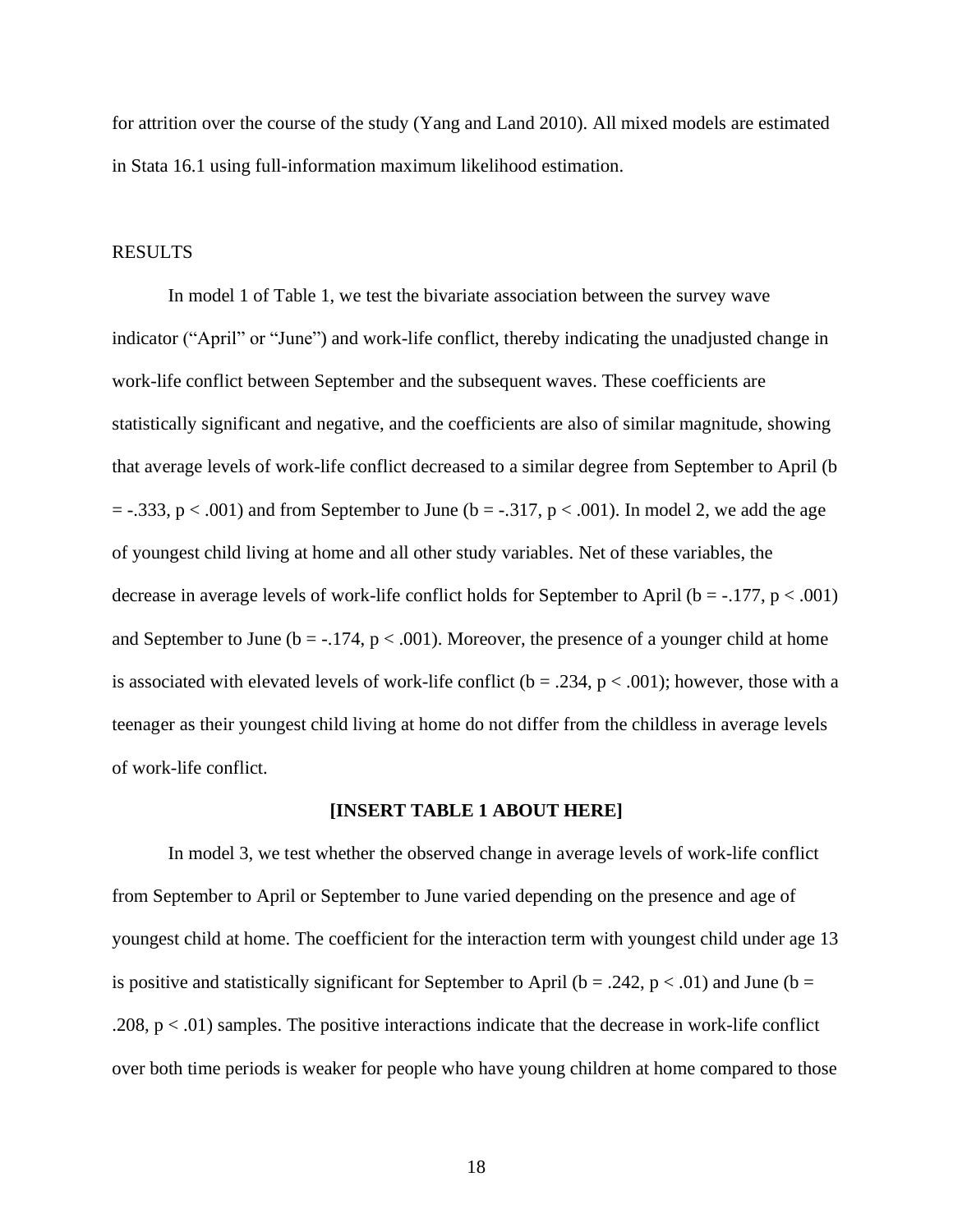without any children at home. By contrast, the coefficient for the interaction term with youngest child between the ages of 13 and 18 is positive and significant for September to April ( $b = .176$ ,  $p < .01$ ), but that pattern does not hold into June (b = .070,  $p > .05$ ). These interactions indicate that, for individuals with teenagers, in April there was a weaker decrease in work-family conflict as compared to individuals without children, but by June individuals with teenagers experienced a similar decrease in work-family conflict as compared to people not living with children.

Table 2 reports the predicted marginal effects from model 3 of Table 1 and Figure 1 illustrates these predicted values. Among those who have no children at home, average levels of work-life conflict decreased from September to April ( $b = -0.237$ ,  $p < 0.001$ ) and June ( $b = -0.213$ , p < .001). By contrast, we observe almost no change in work-life conflict among those with a younger child  $(6 - 12$  years of age) living at home from September to April  $(b = .005, p > .05)$ and June ( $b = -0.005$ ,  $p > 0.05$ ). Similarly, among those whose youngest child at home is a teenager, we find little change from September to April ( $b = -.061$ ,  $p > .05$ ), but by June of 2020 there is a significant decrease in work-life conflict ( $b = -0.143$ ,  $p < 0.05$ ).

#### **[INSERT TABLE 2 AND FIGURE 1 ABOUT HERE]**

In a set of supplemental analyses, we tested for gender differences in the observed twoway interaction between survey wave ("April" or "June") and the age of youngest child living at home. Our tests of three-way interaction effects that include gender indicate that these differences are not statistically significant in September to April for those with a child under age 13 or a teenager; these interactions are also not significant in the comparisons between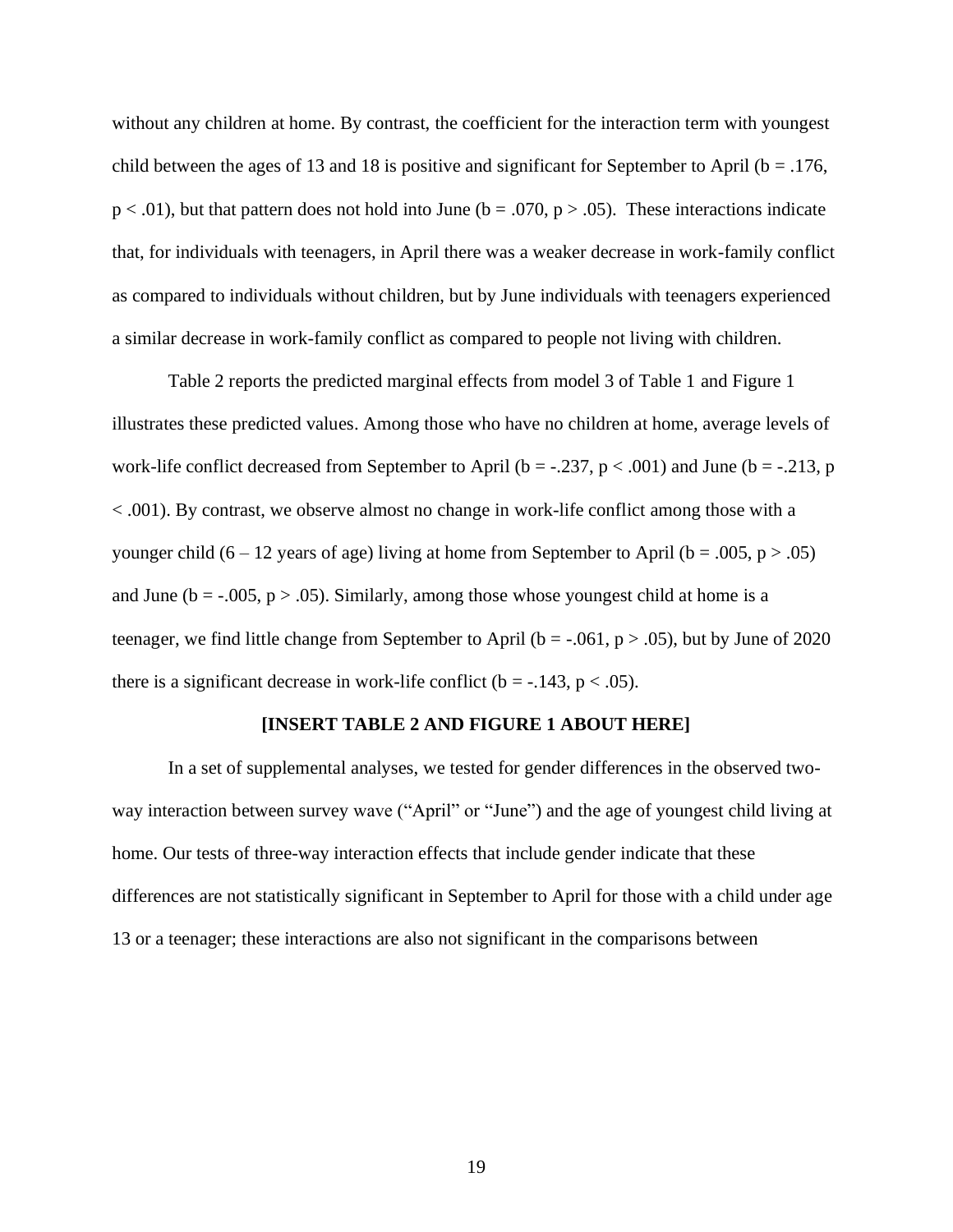September and June. Therefore, the two-way patterns that we document above in Table 1 and Figure 1 do not differ significantly between women and men.<sup>8</sup>

#### **DISCUSSION**

The focal question of the present study asks: Did work-life conflict *increase* or *decrease* during the COVID-19 pandemic? We identify three main take-aways from our findings. First and foremost, in analyses of a nationally representative sample of workers, we found that average levels of work-life conflict decreased among workers without children living at home. This pattern is similar in the seven-month study period (September-to-April) and the nine-month period (September-to-June), and is consistent with the restricted life spheres view.

Second, individuals with younger children living at home—that is, the youngest child being younger than age thirteen—did not experience the same decrease in work-life conflict as we observed for their counterparts with no children at home. However, we *did not* find evidence of a significant *increase* in work-life conflict. This counters the narrative that work-life conflict increased among parents during the COVID-19 pandemic. Other differences emerged when we examined the effects of the age of youngest child. In April, those whose youngest child at home was a teenager reported little decrease in work-life conflict; by June, however, the decrease in work-life conflict became more evident and similar to that observed among the childless.

Overall, the patterns observed for those with young children at home aligns with the predictions of the amplified role integration thesis. Although all parents presumably had restricted opportunities in the public sphere (like everyone else), this may have been offset by the

<sup>8</sup> Some readers might wonder about other possible contingencies across education, occupation, and work hours. We tested each of these as three-way terms in supplemental analyses (not shown but available upon request). None of these tests found statistically significant patterns. The two-way results therefore generalize across these conditions.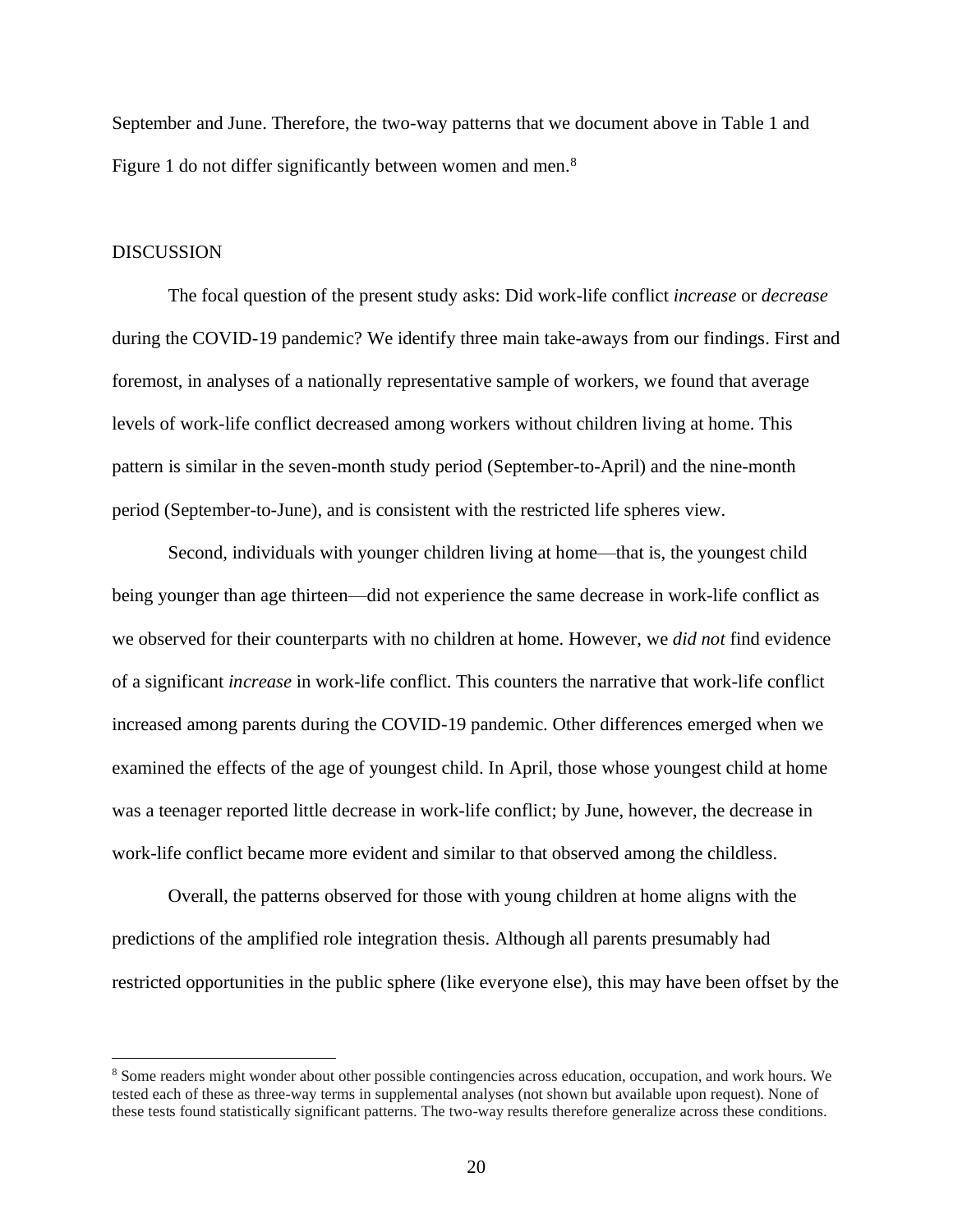countervailing forces created by having younger children at home during the lockdown. The most important of these forces were the unique demands related to children's education and daily care. Ultimately, these factors likely reduced these parents' opportunities for decreased levels of work-life conflict that were demonstrated among workers without any children living at home. By contrast, among parents whose youngest child was a teenager, by June it is possible that teenagers were able to manage their own schoolwork without much parental oversight. In many districts, final exams were reduced or cancelled, and grades were not able to be lower than prepandemic marks, and thus the lessening pressures on teens meant parents also had fewer conflicts from their work into parenting. Moreover, by June, teenagers may have been able to see friends and be away from home at least some of the time. These dynamics might account for why we observed comparable decreases in levels of WLC among those with teens and those with no children living at home.

Collectively, these insights about potential countervailing forces in parents' lives shed light on the conceptual definition of inter-role conflict offered by Greenhaus and Beutell (1985) decades ago. They claimed that individuals without pressures to participate in the family role would experience less work-life conflict. The present study provides a novel test of this proposition, as our findings establish how pressures from the "life" side of the work-life conflict equation are important for producing inter-role conflict. While most aspects of social life became restricted with the lockdown of the pandemic—thus reducing work-life conflict at the aggregate level—the "family" side of work-life conflict ledger became more prominent, especially for parents with young children; this offset the decrease in work-life conflict. Though Greenhaus and Beutell (1985) were solely focused on work-*family* conflict, the nuances captured in the present study underscore the importance of expanding the conceptual terrain of how the work role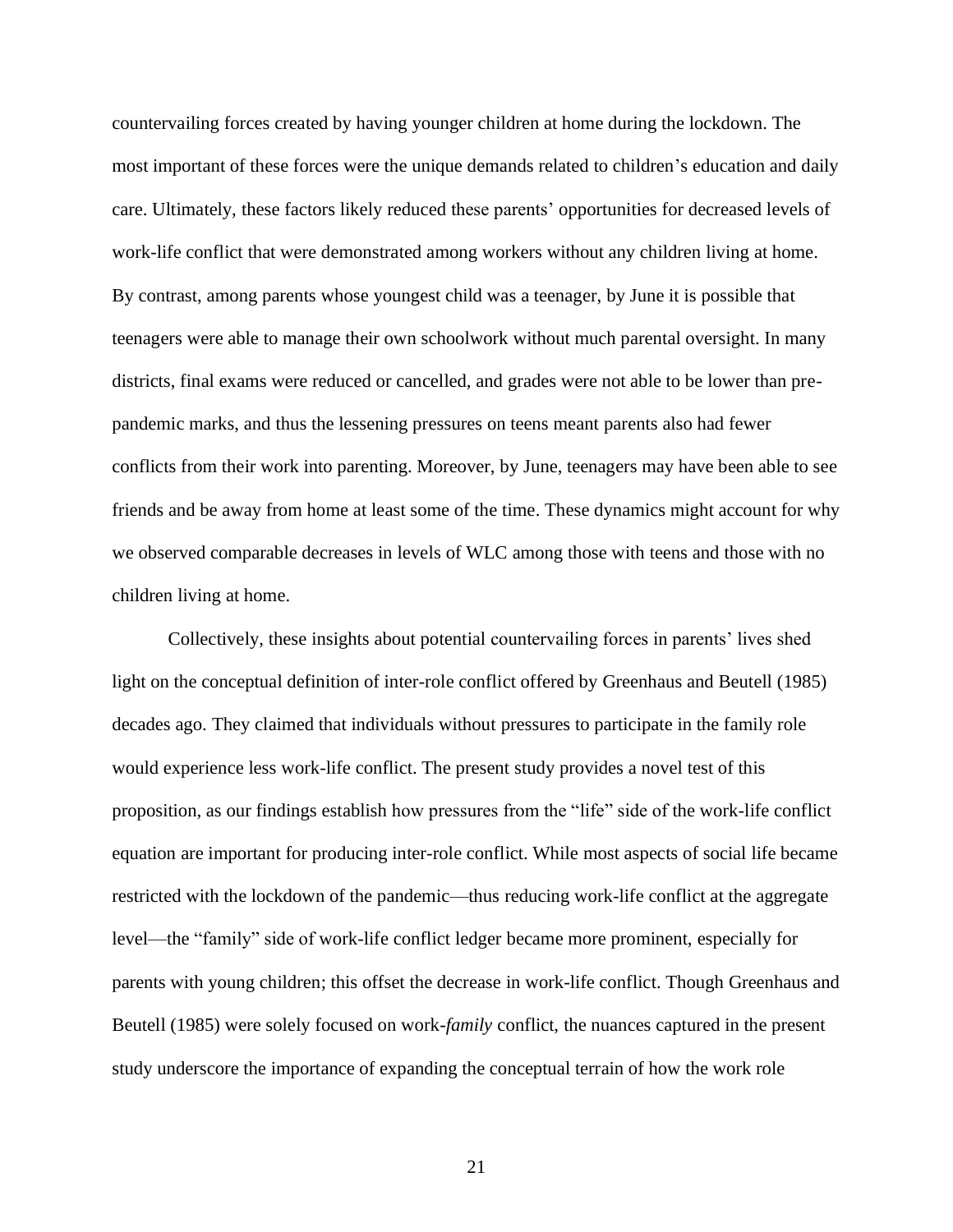competes with the time, energy, and attention available for *life* more generally outside of the work sphere. As our findings demonstrate, the COVID-19 pandemic provides a unique opportunity to capture the important nuances about countervailing forces in people's lives particularly the personal versus family elements of the work-life conflict equation.

A third key take-away of our study involves the lack of gender differences in the interaction between survey wave and the age of young child living at home. We hypothesized that amplified role integration dynamics driving increased work-life conflict would be more evident among working mothers given that their roles already tend to pull them toward high expectations in the home and around intensive mothering. Overall, we found no evidence of gender-based contingencies—suggesting little support for predictions about the divergent experiences of women and men with children living at home. The reasons for the lack of significant gender differences is unclear. It might be that gender differences in changes in worklife conflict and its link to children at home depends on other factors like the division of housework and childcare, or on other aspects of workplace arrangements like flexibility and attitudes about prioritization of work over family. These possibilities should be examined in additional research, especially qualitative interviews that probe the experiences of trade-offs between work and family during the pandemic and its link to inter-role tension and strains.

Before concluding, we wish to revisit a theme noted in the introduction: A common media account asserts that work-life conflict has *increased* during the pandemic. An April 23rd *Bloomberg* piece declared that "whatever boundaries remained between work and life have almost entirely disappeared." It suggested that people are working longer hours and experiencing less control over working time because of the disintegration of role boundaries. Ultimately, the implication is that employers have extracted more work from their employees during this period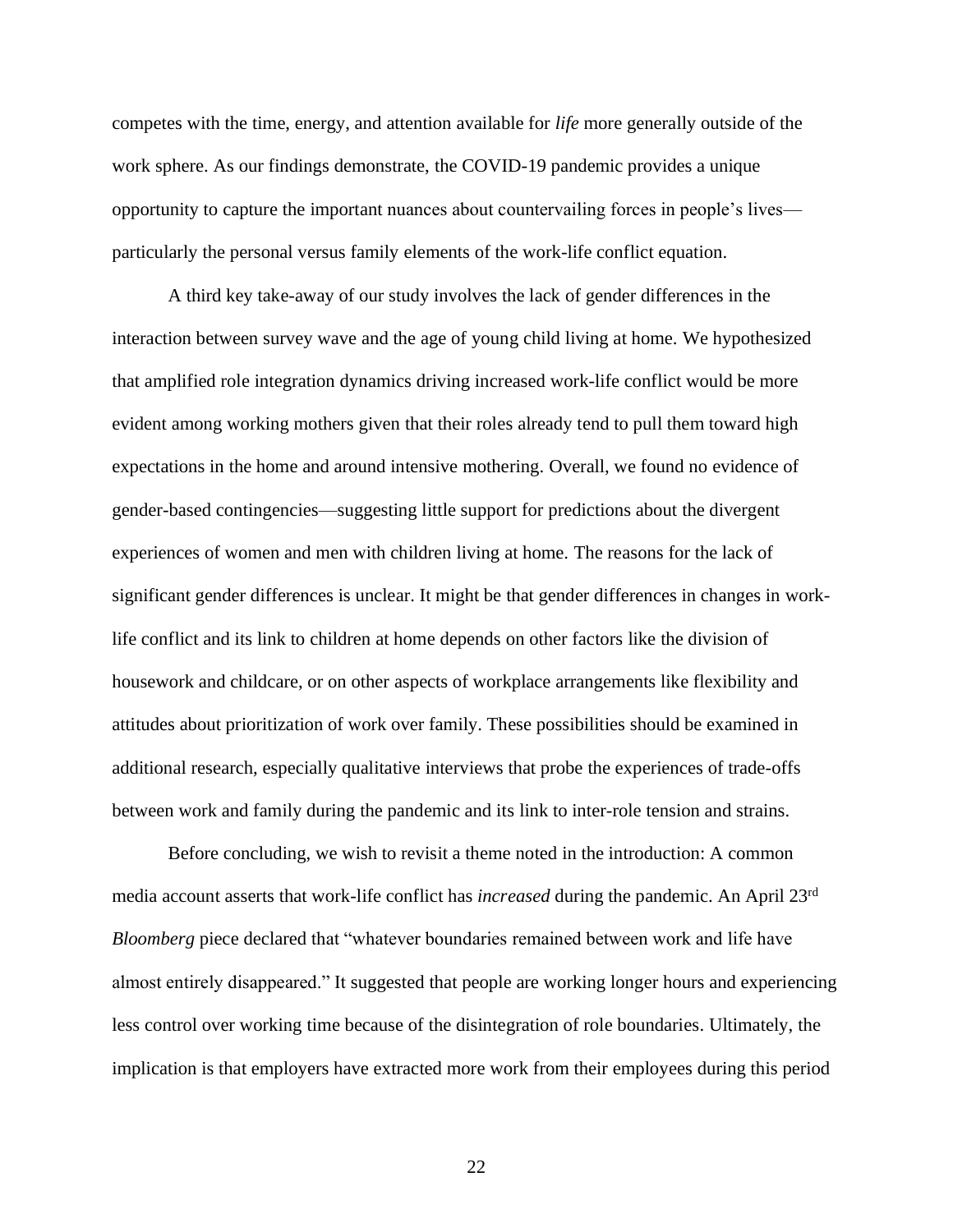of social confinement. At the same time, the dramatic and unprecedented changes in children's lives during the pandemic have likely made employed parents' work feel intrusive into their relationships with children and home life. Yet, our assessment does not support this claim. Thus, whether or not individuals worked mainly from home during the pandemic or were considered essential employees who needed to leave the home to go to work each day, the needs of younger children increased—and this, on its own, likely contributes to elevated work-life conflict.

For many parents during the pandemic, having children in their workspaces—and in need of extra care and education that institutions could no longer provide—may have been a stark shift. Parents attempting to get their job done without an office or place outside the home to conduct their work, was a new reality. Work and family roles were forced into the same space that is, as Allen and colleagues (2014) characterized it, "extreme integration"—with a good portion of parents' partners simultaneously trying to meet work demands if they were employed. Moreover, the interference of work into home life became more consequential, as home became the place for educating children, and ignoring or neglecting children's needs on these fronts arguably meant potentially impeding their development. Without much guidance to supplement the often informal and minimal educational content coming from teachers, parents could feel great conflicts in choosing a work task over their child. Doing the work required of them for pay came with regular reminders that the expanded parent role was being neglected. These new and unprecedented demands occurred regularly and viscerally with few barriers when children were awake, even in homes with ample space and even when partners sometimes took charge. Parents might have felt like they were being neglectful with every ignored question about schoolwork, every request for a snack, and every time a parent had to put a young child in front of TV or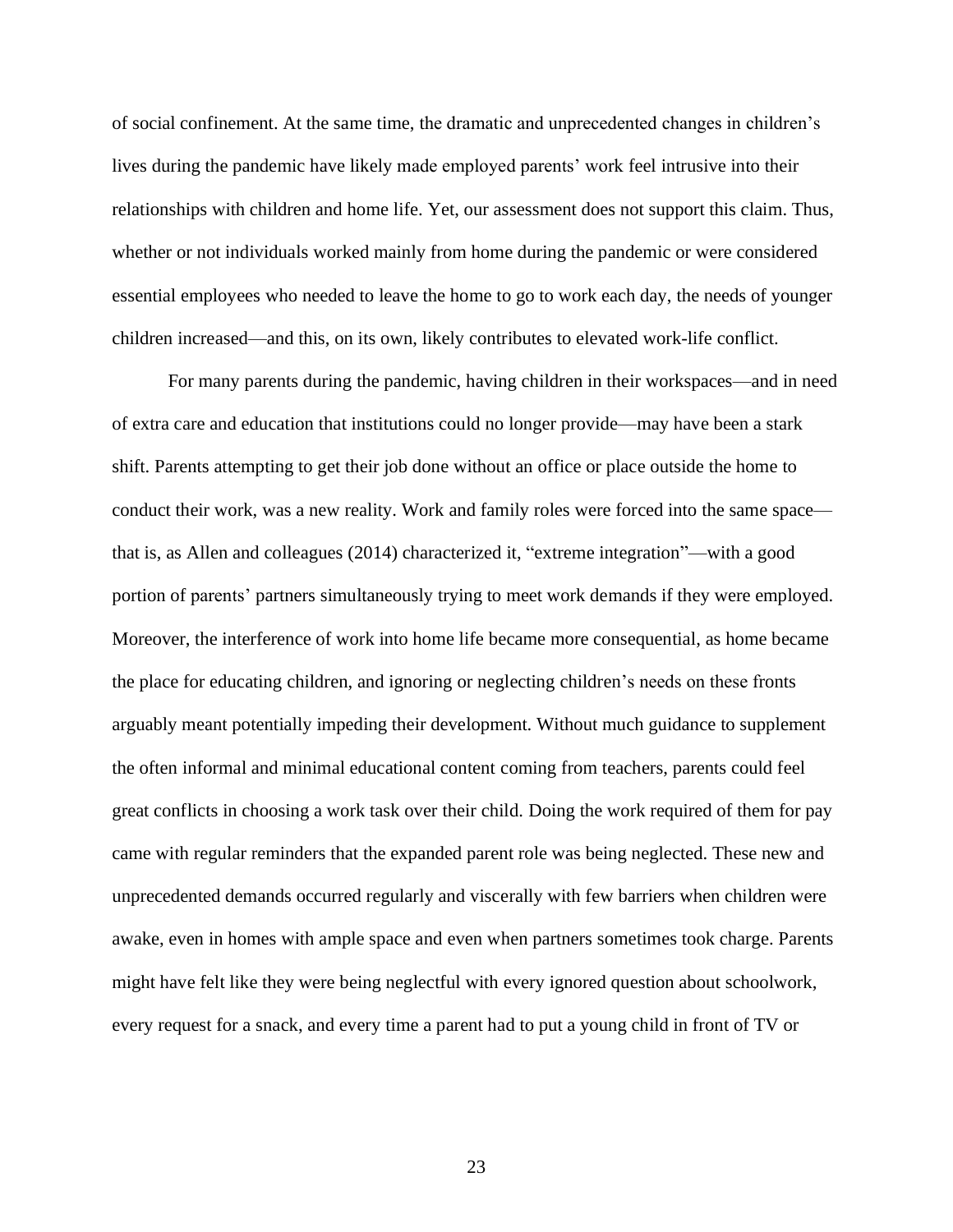video as a "babysitter." Collectively, these dynamics offset the overall decrease in aggregate levels of work-life conflict that we observed in the working population.

Before concluding, we wish to acknowledge several study limitations. First, we expect if we were able to more carefully measure the experiences of some categories of workers whose jobs became very stressful—for example, health care workers—we might also see work interfered with their lives too, but in ways that differ from the operationalization of work-life conflict here. Essential workers' jobs became more fraught and dangerous, and it likely took extra energy and concentration to separate themselves from contaminating family members with the virus. Given that ours is a national survey of workers across all different types of sectors or occupations, we were not able to sufficiently evaluate these kinds of occupation-specific nuances. However, we recognize the potentially unique work-life experiences of these workers and the supports they did or did not receive to prevent work-related demands from spilling over into their home lives.

Another possible limitation relates to our suggestions about restricted life spheres. We hypothesized that decreased levels of work-life conflict might be due to restricted life spheres outside of work during the lockdown months—and that freedom from domestic responsibilities associated with having children at home reinforced that reduction. However, we recognize that other potential explanations are plausible. For example, it is possible that aggregate levels of employer expectations for work capacity or productivity decreased during the first few months of the pandemic in 2020. This view implies that managers and organizations acknowledged the unprecedented strain of the pandemic and eased expectations. This suggests an empathic understanding that life had shifted abruptly, and all members of society were trying to adjust to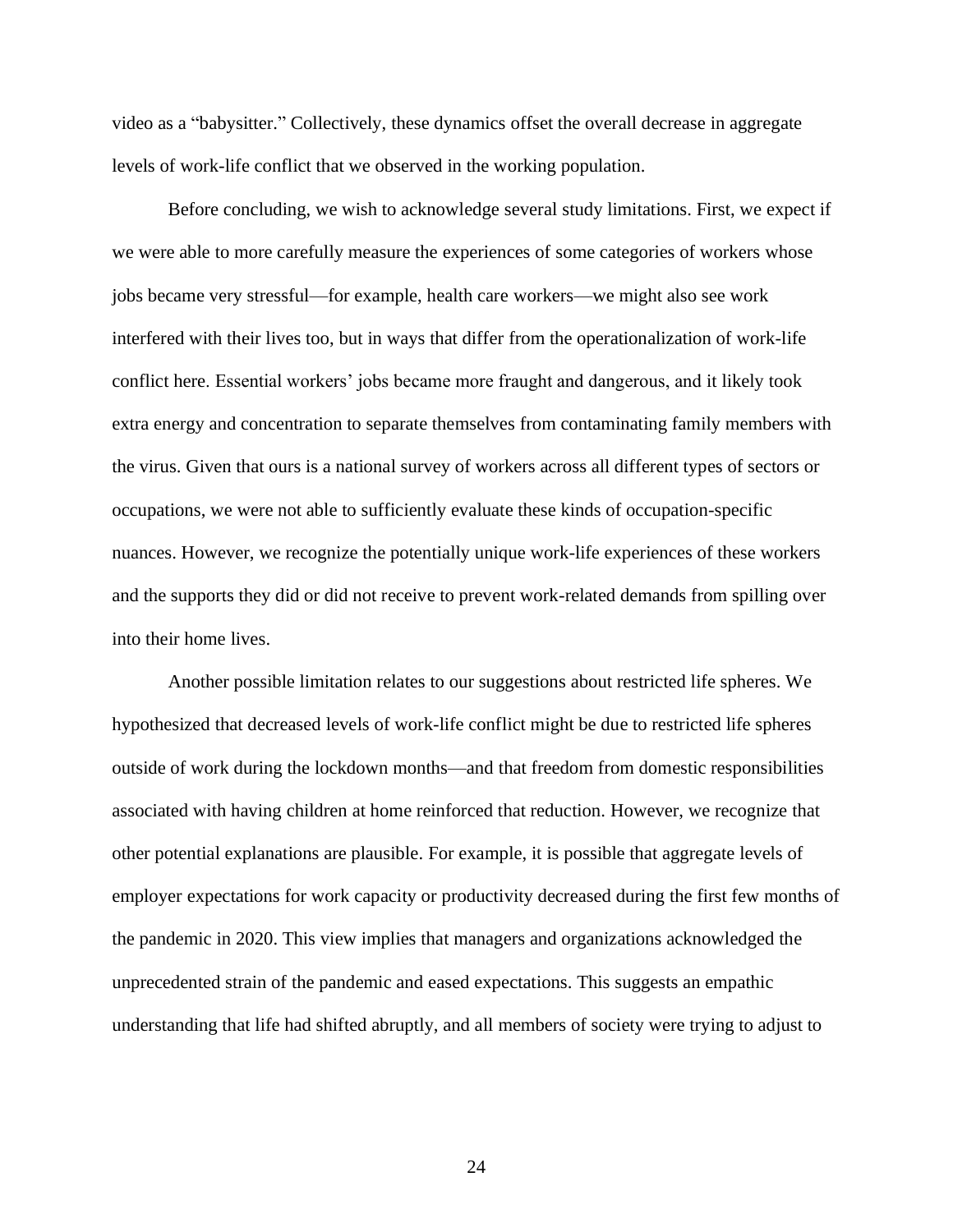the rapid changes. Thus, lowered work-role expectations—above and beyond the realities of restricted life outside of work—might also explain why levels of work-life conflict decreased.

To conclude, we demonstrate how Canadian workers' work-life conflict changed during the initial shock of lockdown during the 2020 pandemic. As we suggested at the beginning of this paper, many scholars have already demonstrated how work-life conflict can be detrimental for health and well-being. Therefore, the fact that work-life conflict *decreased* for many individuals—during such a short period of time—likely had implications for mental and physical health. One direction for future research is to test if the decreased work-life conflict for some workers offset other pandemic-related stressors that harmed health; this implies another set of countervailing mechanisms that involve health. Yet, we discovered a critical bifurcation that highlights the potential for additional forms of emotional inequality: Parents did not experience the same decrease in work-life conflict because of the new requirements associated with workfamily role integration brought on by the pandemic. At the same time, social distancing requirements constricted outside activities that children might have otherwise been engaged in sports, events, gatherings, and so on—thereby suggesting countervailing daily demands for parents during the pandemic. Collectively, our observations speak to the challenges for parents and the potential institutional supports to educate and care for children; at the same time, our observations underscore the importance of recognizing that the status of parent during the pandemic carries enormous weight of responsibilities beyond the job.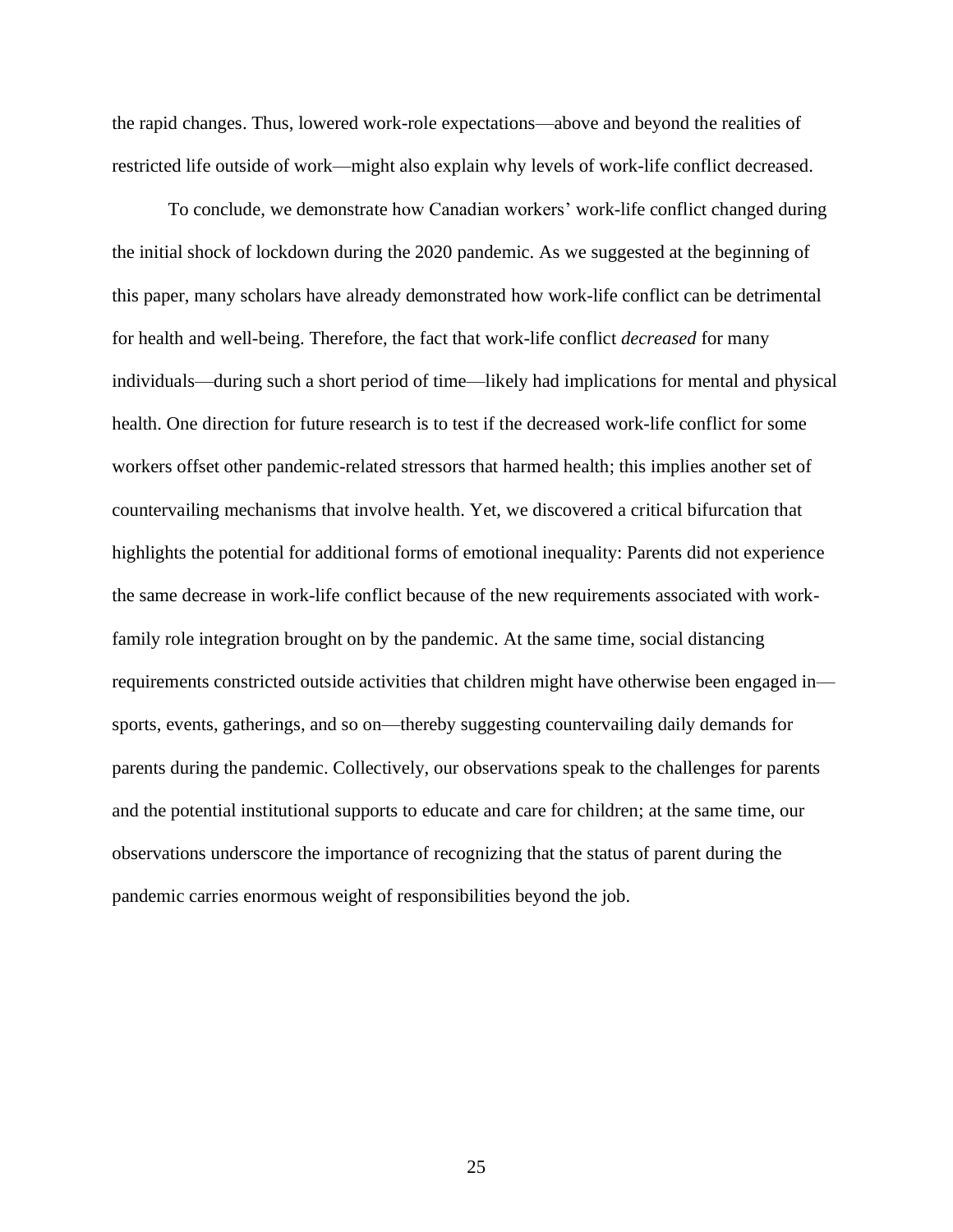#### REFERENCES

- Acker, Joan. 1990. "Hierarchies, Jobs, Bodies: A Theory of Gendered Organizations." *Gender & Society* 4(2):139-158.
- Allen, Tammy, D., and Angela Martin. 2017. "The Work-Family Interface: A Retrospective Look at 20 Years of Research in JOHP." *Journal of Occupational Health Psychology* 22(3):259-272.
- Allen, Tammy, D., and Lisa M. Finkelstein. 2014. "Work-Family Conflict Among Members of Full-Time Couples: An Examination of Family Life Stage, Gender, and Age." *Journal of Occupational Health Psychology* 19(3):376-384.
- Allen, Tammy, D., David E. L. Herst, Carly S. Bruck, and Martha Sutton. 2000. "Consequences Associated with Work-to-Family Conflict: A Review and Agenda for Future Research." *Journal of Occupational Health Psychology* 5(2):278-308.
- Allen, Tammy, D., Eunae Cho, and Laurenz L. Meier. 2014. "Work-Family Boundary Dynamics." *Annual Review of Organizational Psychology and Organizational Behavior* 1:99-121.
- Ashforth, Blake, E., Glen E. Kreiner, and Mel Fugate. 2000. "All in a Day's Work: Boundaries and Micro Role Transitions." *The Academy of Management Review* 25(3):472-491.
- Bedeian, Arthur, G., Beverly G. Burke, and Richard G. Moffett. 1988. "Outcomes of Work-Family Conflict Among Married Male and Female Professionals." *Journal of Management* 14(3):475-491.
- Bellavia, Gina M. and Michael R. Frone. 2005. "Work-Family Conflict." Pp. 113–148 in *Handbook of Work Stress*, edited by J. Barling, E. K. Kelloway, and M. R. Frone. Thousand Oaks, CA: Sage.
- Blair-Loy, Mary. 2003. *Competing Devotions: Career and Family Among Women Financial Executives*. Cambridge, MA: Harvard University Press.
- Budig, Michelle, J., and Paula England. 2001. "The Wage Penalty for Motherhood." *American Sociological Review* 66(2):204-225.
- Christiansen, Shawn, L., and Rob Palkovitz. 2001. "Why the 'Good Provider' Role Still Matters: Providing as a Form of Paternal Involvement." *Journal of Family Issues* 22(1):84-106.
- Clark, Sue C. 2000. "Work/family Border Theory: A New Theory of Work/family Balance." *Human Relations* 53(6):747-770.
- Coltrane, Scott. 1996. *Family Man: Fatherhood, Housework, and Gender Equity.* New York: Oxford University Press.
- Coontz, Stephanie. 1992. *The Way We Never Were: American Families and the Nostalgia Trap.* New York: Basic Books.
- Davis, Michelle, F., and Jeff Green. 2020. "Three Hours Longer, the Pandemic Workday has Obliterated Work-Life Balance" *Bloomberg*, April 23. Retrieved from [https://www.bloomberg.com/news/articles/2020-04-23/working-from-home-in-covid-era](https://www.bloomberg.com/news/articles/2020-04-23/working-from-home-in-covid-era%09means-three-more-hours-on-the-job) [means-three-more-hours-on-the-job](https://www.bloomberg.com/news/articles/2020-04-23/working-from-home-in-covid-era%09means-three-more-hours-on-the-job)
- Dernberger, Brittany N. and Joanna R. Pepin. 2020. "Gender Flexibility, but Not Equality: Young Adults' Division of Labor Preferences." *Sociological Science* 7:36-56.
- Dinovitzer, Ronit, and John Hagan. 2013. "Hierarchical Structure and Gender Dissimilarity in American Legal Labor Markets." *Social Forces* 92(3):929-955.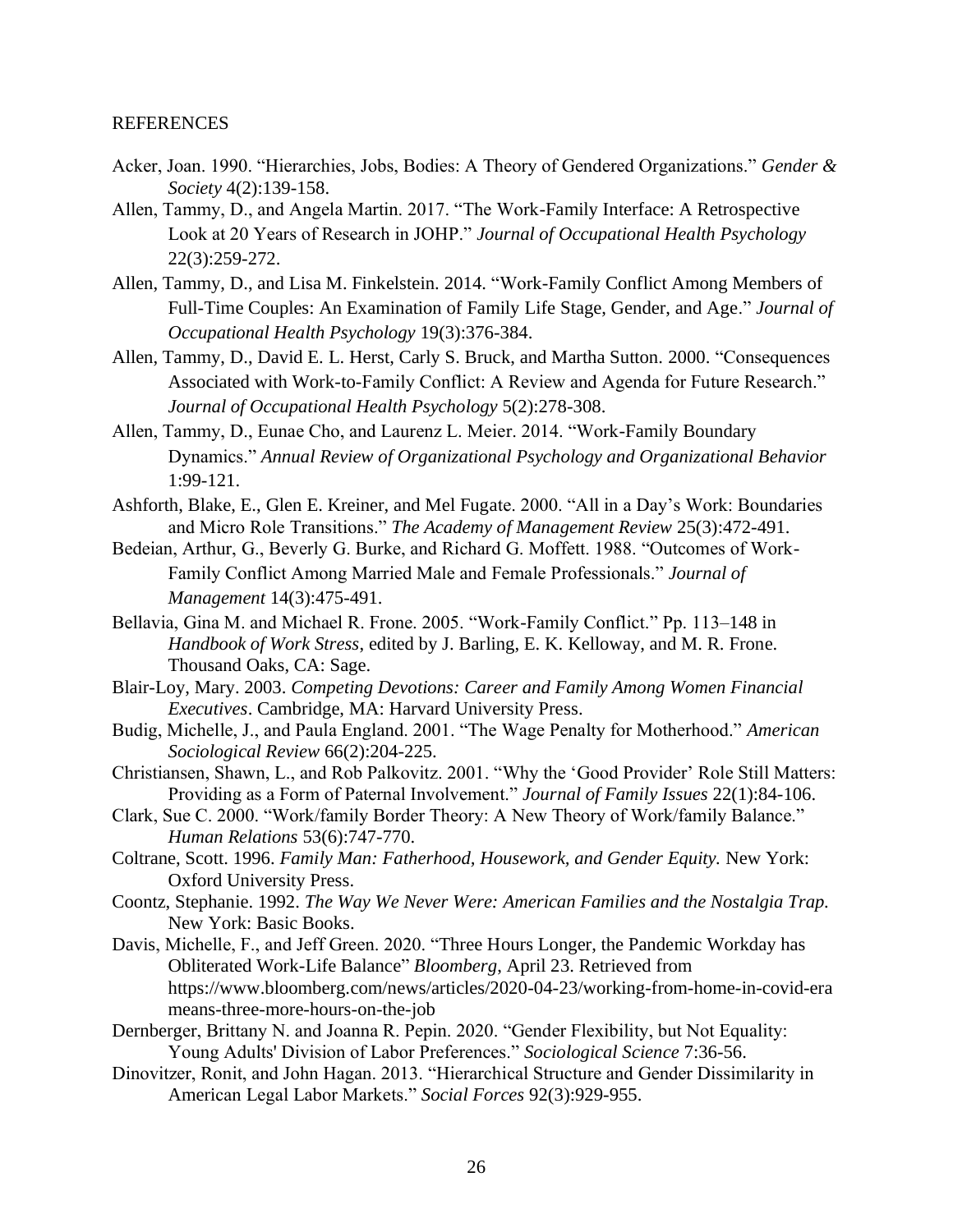- Dizik, Alina. 2020. "How to Work from Home with your Kids during Coronavirus." *BBC*, April 4. Retrieved from https://www.bbc.com/worklife/article/20200401-how-to-work-fromhome-with-your-kids-during-coronavirus
- Dumas, Tracy, L., and Jeffrey Sanchez-Burks. 2015. "The Professional, the Personal, and the Ideal Worker: Pressures and Objectives Shaping the Boundary Between Life Domains." *The Academy of Management Annals* 9(1):803-843.
- Erickson, Jenet, J., Giuseppe Martinengo, and E. Jeffrey Hill. 2010. "Putting Work and Family Experiences in Context: Differences by Family Life Stage." *Human Relations* 63(7):955- 979.
- Gardiner, Joseph, C., Zhehui Luo, and Lee Anne Roman. 2009. "Fixed Effects, Random Effects and GEE: What are the Differences?" *Statistics in Medicine* 28:221-239.
- Ghisletta, Paolo, and Dario Spini. 2004. "An Introduction to Generalized Estimating Equations = and an Application to Assess Selectivity Effects in a Longitudinal Study on Very Old Individuals." *Journal of Educational and Behavioral Statistics* 29(4):421-437.
- Gerson, Kathleen. 1993. *No Man's Land: Men's Changing Commitments to Family and Work*. New York: Basic Books.
- Government of Canada. 2020. "Coronavirus Disease (COVID-19): Outbreak Update." Retrieved from [https://www.canada.ca/en/public-health/services/diseases/2019-novel-coronavirus](https://www.canada.ca/en/public-health/services/diseases/2019-novel-coronavirus-%09%09infection.html?topic=tilelink)[infection.html?topic=tilelink](https://www.canada.ca/en/public-health/services/diseases/2019-novel-coronavirus-%09%09infection.html?topic=tilelink)
- Greenhaus, Jeffrey, H., and Nicholas J. Beutell. 1985. "Sources of Conflict between Work and Family Roles." *The Academy of Management Review* 10(1):76-88.
- Grimm, Kevin, J., Nilam Ram, and Ryne Estabrook. 2017. *Growth Modeling: Structural Equation and Multilevel Modeling Approaches*. New York, NY: Guilford.
- Hardin, James, W., and Joseph M. Hilbe. 2013. *Generalized Estimating Equations*. London: Chapman and Hall/CRC.
- Hays, Sharon. 1996. *The Cultural Contradictions of Motherhood*. New Haven, CT: Yale University Press.
- Hedeker, Donald, and Robert D. Gibbons. 2006. *Longitudinal Data Analysis.* New Jersey: John Wiley & Sons Inc.
- Hill, E. Jeffrey, Brent C. Miller, Sara P. Weiner, and Joe Colihan. 1998. "Influences of the Virtual Office on Aspects of Work and Work/Life Balance." *Personnel Psychology* 51(3):667-683.
- Hubbard, Alan, E., Jennifer Ahern, Nancy L. Fleischer, Mark Van der Laan, Sheri A. Lippman, Nicholas Jewell, Tim Bruckner, and William A. Satariano. 2010. "To GEE or Not to GEE: Comparing Population Average and Mixed Models for Estimating the Associations Between Neighborhood Risk Factors and Health." *Epidemiology* 21(4):467-474.
- Johnstone, Hillary. 2020. "COVID-19 School Closures Throw Child Care, Work Placements into Doubt." *CBC News*, March 13. Retrieved from [https://www.cbc.ca/news/canada/ottawa/](https://www.cbc.ca/news/canada/ottawa/%09ottawa-parents-students-react-school-closures-1.5496245) [ottawa-parents-students-react-school-closures-1.5496245](https://www.cbc.ca/news/canada/ottawa/%09ottawa-parents-students-react-school-closures-1.5496245)
- Kahn, Robert, L., Donald M. Wolfe, Robert P. Quinn, and J. Diedrick Snoek. 1964. *Organizational Stress: Studies in Role Conflict and Ambiguity.* New York: John Wiley.
- Kanter. Rosabeth, M. 1977. *Men and Women of the Corporation.* New York: Basic Books.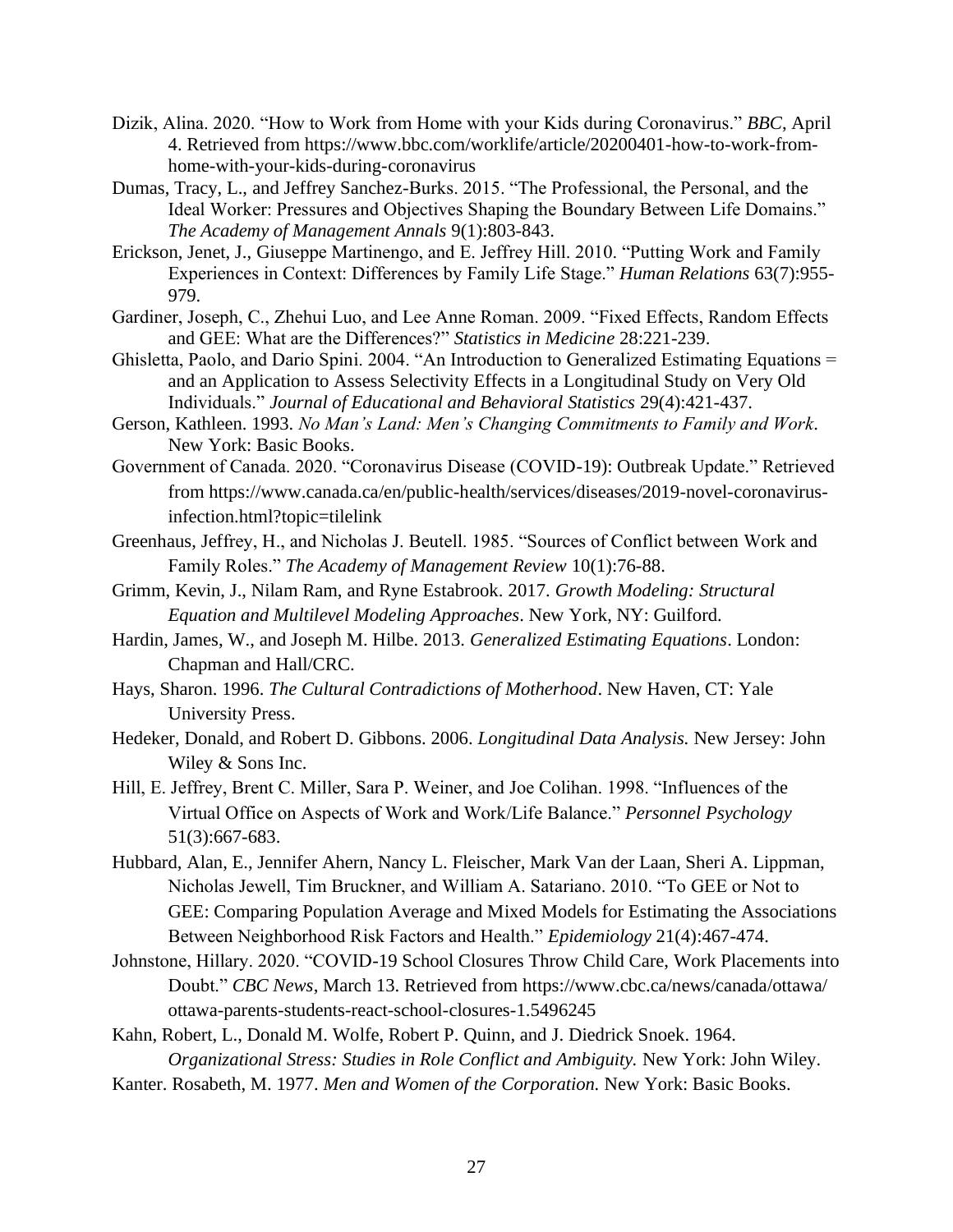- Kay, Fiona, M., and John Hagan. 1998. "Raising the Bar: The Gender Stratification of Law-Firm Capital." *American Sociological Review* 63(5):728-743.
- Kelliher, Clare, Julia Richardson, and Galina Boiarintseva. 2019. "All of Work? All of Life? Reconceptualizing Work-Life Balance for the 21st Century." *Human Resource Management Journal 29*:97-112.
- Kelly, Erin. L., Phyllis Moen, Michael Oakes, Wen Fan, Cassandra Okechukwu, Kelly D. Davis, Leslie B. Hammer, Ellen E. Kossek, Rosalind B. King, Ginger C. Hanson, Frank Mierzwa, and Lynne M. Casper. 2014. "Changing Work and Work-Family Conflict: Evidence from the Work, Family, and Health Network." *American Sociological Review*  79(3):485-516.
- Kossek, Ellen, E. 2016. "Managing Work-Life Boundaries in the Digital Age." *Organizational Dynamics* 45(3):258-270.
- Kossek, Ellen, E., and Susan J. Lambert. 2004. *Work and Life Integration: Organizational, Cultural, and Individual Perspectives*. United Kingdom: Taylor & Francis Group.
- Kossek, Ellen, E., and Kyung-Hee Lee. 2017. "Work-Family Conflict and Work-Life Conflict." *Human Resource Management, Organizational Behavior, Social Issues*. DOI: 10.1093/acrefore/9780190224851.013.52
- Kossek, Ellen, E., Brenda A. Lautsch, and Susan C. Eaton. 2006. "Telecommuting, Control, and Boundary Management: Correlates of Policy Use and Practice, Job Control, and Work Family Effectiveness." *Journal of Vocational Behavior* 68:347-367.
- Kossek, Ellen, E., Raymond A. Noe, and Beverly J. DeMarr. 1999. "Work-Family Role Synthesis: Individual and Organizational Determinants." *The International Journal of Conflict Management* 10(2):102-129.
- Landivar, Liana, C., Leah Ruppanner, William J. Scarborough, and Caitlyn Collins. 2020. Early Signs Indicate That COVID-19 is Exacerbating Gender Inequality in the Labor Force. *Socius* 6:1-3.
- Lewis, Helen. 2020. "The Coronavirus is a Disaster for Feminism." *The Atlantic*, March 19. Retrieved from [https://www.theatlantic.com/international/archive/2020/03/feminism](https://www.theatlantic.com/international/archive/2020/03/feminism-%09womens-rights-coronavirus-covid19/608302/)[womens-rights-coronavirus-covid19/608302/](https://www.theatlantic.com/international/archive/2020/03/feminism-%09womens-rights-coronavirus-covid19/608302/)
- McCarthy, Ellen, Caitlin Gibson, Helenda Andrews-Dyer, and Amy Joyce. 2020. "A Working Mom's Quarantine Life." *The Washington Post,* May 6. Retrieved from [https://www.washingtonpost.com/lifestyle/2020/05/06/coronavirus-pandemic-working](https://www.washingtonpost.com/lifestyle/2020/05/06/coronavirus-pandemic-working-%09moms-quarantine-life/?arc404=true)[moms-quarantine-life/?arc404=true](https://www.washingtonpost.com/lifestyle/2020/05/06/coronavirus-pandemic-working-%09moms-quarantine-life/?arc404=true)
- Milkie, Melissa A. and Pia Peltola. 1999. "Playing all the Roles: Gender and the Work-Family Balancing Act." *Journal of Marriage and the Family* 61:476-90.
- McNeish, Daniel, Laura M. Stapleton, and Rebecca D. Silverman. 2017. "On the Unnecessary Ubiquity of Hierarchical Linear Modeling." *Psychological Methods* 22(1):114-140.
- Moen, Phyllis and Patricia V. Roehling. 2005. *The Career Mystique: Cracks in the American Dream.* Boulder, CO: Rowman & Littlefield.
- Nippert-Eng, Christina, E. 1996. *Home and Work: Negotiating Boundaries through Everyday Life.* Chicago: University of Chicago Press.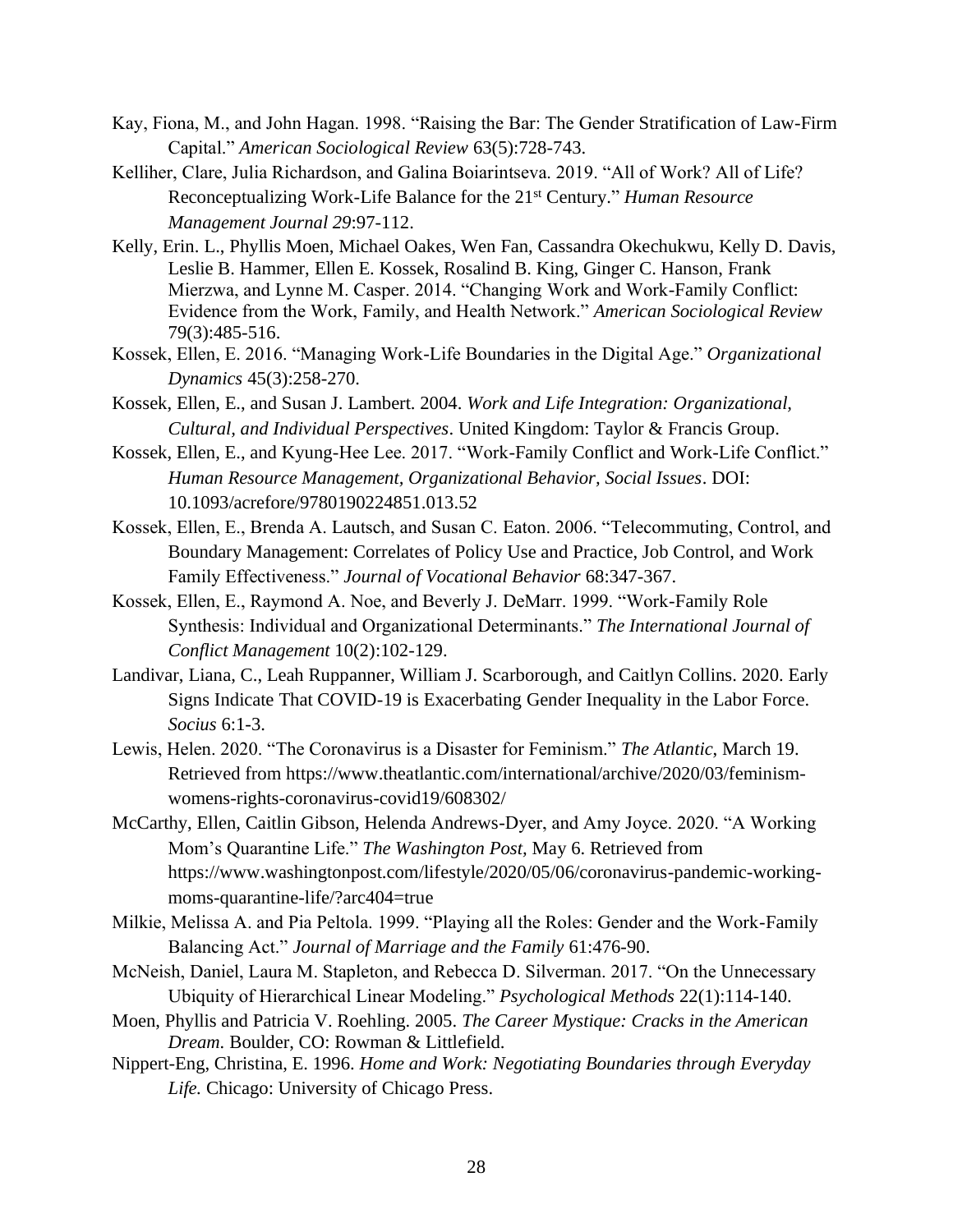- O'Connor, Lindsey T., and Erin A. Cech. 2018. "Not Just a Mother's Problem: The Consequences of Perceived Workplace Flexibility Bias for All Workers." *Sociological Perspectives* 61(5):808-829.
- Olson-Buchanan, Julie, B., and Wendy R. Boswell. 2006. "Blurring Boundaries: Correlates of Integration and Segmentation between Work and Nonwork." *Journal of Vocational Behavior* 68:432-445.
- Offer, Shira, and Barbara Schneider. 2011. "Revisiting the Gender Gap in Time-Use Patterns: Multitasking and Well-Being among Mothers and Fathers in Dual-Earner Families." *American Sociological Review* 76(6):809-833.
- Padavic, Irene, and Barbara Reskin. 2002. *Women and Men at Work.* Thousand Oaks: Pine Forge Press.
- Pedulla, David, S., and Sarah Thébaud. 2015. "Can We Finish the Revolution? Gender, Work-Family Ideals, and Institutional Constraint." *American Sociological Review* 80(1):116-39.
- Rau, Barbara, L., and Maryanne M. Hyland. 2002. "Role Conflict and Flexible Work Arrangements: The Effects on Applicant Attraction." *Personnel Psychology* 55(1):111- 136.
- Rudolph, Cort, W., Blake Allan, Malissa Clark, Guido Hertel, Andreas Hirschi, Florian Kunze, Kristen Shockley, Mindy Shoss, Sabine Sonnentag, and Hannes Zacher. 2020. "Pandemics: Implications for Research and Practice in Industrial and Organizational Psychology." *Industrial and Organizational Psychology: Perspectives on Science and Practice.*
- Sayer, Liana. 2007. "Gender Differences in the Relationship Between Long Employee Hours and Multitasking." *Research in the Sociology of Work* 17:403-435.
- Schieman, Scott, Melissa A. Milkie, and Paul Glavin. 2009. "When Work Interferes with Life: Work-Nonwork Interference and the Influence of Work-Related Demands and Resources." *American Sociological Review* 74(6):966–88.
- Simon, Robin, W. 1995. "Gender, Multiple Roles, Role Meaning, and Mental Health." *Journal of Health and Social Behavior* 36(2):182-194.
- Subramanian, S. V., and James O'Malley. 2010. "Modeling Neighborhood Effects: The Futility of Comparing Mixed and Marginal Approaches." *Epidemiology* 21(4):475-481.
- Thomason, Bobbi, and Heather Williams. 2020. "What will Work-Life Balance Look like After the Pandemic? *Harvard Business Review*, April 16. Retrieved from <https://hbr.org/2020/04/what-will-work-life-balance-look-like-after-the-pandemic>
- Voydanoff, Patricia. 2004. "The Effects of Work Demands and Resources on Work-to-Family Conflict and Facilitation." *Journal of Marriage and Family* 66(2):398-412.
- Williams, Joan C. 2000. *Unbending Gender: Why Family and Work Conflict and What to Do about It.* New York: Oxford University Press.
- Yucel, Deniz. 2019. "Job Autonomy and Schedule Flexibility as Moderators of the Relationship Between Work-Family Conflict and Work-Related Outcomes." Applied Research in Quality of Life 14(5):1-18.
- Yucel, Deniz, and Wen Fan. 2019. "Work-Family Conflict and Well-Being among German Couples: A Longitudinal and Dyadic Approach." Journal of Health and Social Behavior 60(3):377-395.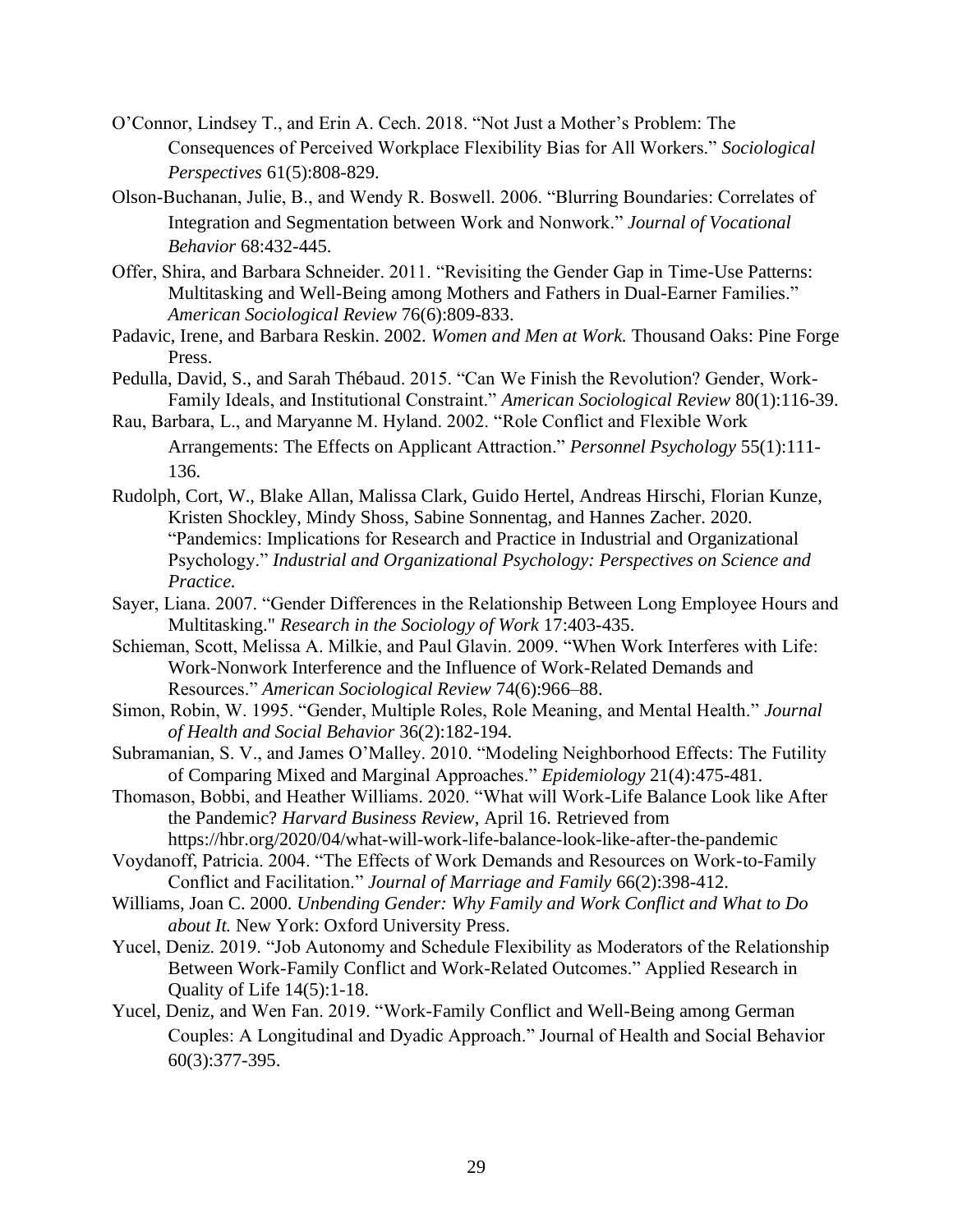| Trome, and Control variables                  |            |            |            |  |  |
|-----------------------------------------------|------------|------------|------------|--|--|
|                                               | Model 1    | Model 2    | Model 3    |  |  |
| Survey Wave ( $REF = September$ )             |            |            |            |  |  |
| April                                         | $-.333***$ | $-.177***$ | $-.237***$ |  |  |
| June                                          | $-.317***$ | $-174***$  | $-.213***$ |  |  |
| Ages of Youngest Child ( $REF = No$ Children) |            |            |            |  |  |
| Under 13                                      |            | $.234***$  | .115       |  |  |
| 13 to 18                                      |            | .064       | .002       |  |  |
| Survey Wave $x$ Ages of Children              |            |            |            |  |  |
| April $x$ Under 13                            |            |            | $.242**$   |  |  |
| April $x$ 13 to 17                            |            |            | $.176**$   |  |  |
| June $x$ Under 13                             |            |            | $.208**$   |  |  |
| June $x$ 13 to 18                             |            |            | .070       |  |  |
| Women                                         |            | .066       | .066       |  |  |
| <b>Visible Minority</b>                       |            | .065       | .063       |  |  |
| Age                                           |            | $-.008***$ | $-.009***$ |  |  |
| Married                                       |            | .058       | .059       |  |  |
| Bachelor's Degree or Higher                   |            | $.111**$   | $.112**$   |  |  |
| Income (REF = $$50,000$ to \$99,999)          |            |            |            |  |  |
| Under \$25,000                                |            | $-.108$    | $-.109$    |  |  |
| \$25,000 to \$49,999                          |            | $-.114$    | $-.114$    |  |  |
| \$100,000 to \$149,999                        |            | $-.009$    | $-.009$    |  |  |
| \$150,000-\$200,000                           |            | .033       | .032       |  |  |
| Over \$200,000                                |            | .003       | .004       |  |  |
| <b>Financial Strain</b>                       |            | $.280***$  | .280***    |  |  |
| Professional                                  |            | $.245***$  | $.246***$  |  |  |
| Salaried                                      |            | $.120**$   | $.121**$   |  |  |
| Schedule Control ( $REF = None$ )             |            |            |            |  |  |
| Some                                          |            | $-.061$    | $-.063$    |  |  |
| A lot/Complete                                |            | $-137***$  | $-138***$  |  |  |
| Work Hours ( $REF = 40$ to 49 Hours)          |            |            |            |  |  |
| Under 30 Hours                                |            | $-.488***$ | $-482***$  |  |  |
| 30 to 39 Hours                                |            | $-.229***$ | $-.226***$ |  |  |
| 50 or more Hours                              |            | $.380***$  | $.382***$  |  |  |
| Work from Home During Pandemic                |            |            |            |  |  |
| $(REF = Never)$                               |            |            |            |  |  |
| Little/Some of the Time                       |            | $.173*$    | $.171*$    |  |  |
| Most/All the Time                             |            | .031       | .029       |  |  |
| Already Worked Mainly from Home               |            | $-.020$    | $-.021$    |  |  |

TABLE 1. Work-Life Conflict Regressed on Survey Wave, Age of Youngest Child Living at Home, and Control Variables

Note: \*p <.05, \*\*p <.01, \*\*\*p <.001. Regression coefficients shown in table; standard errors not shown for the sake of space.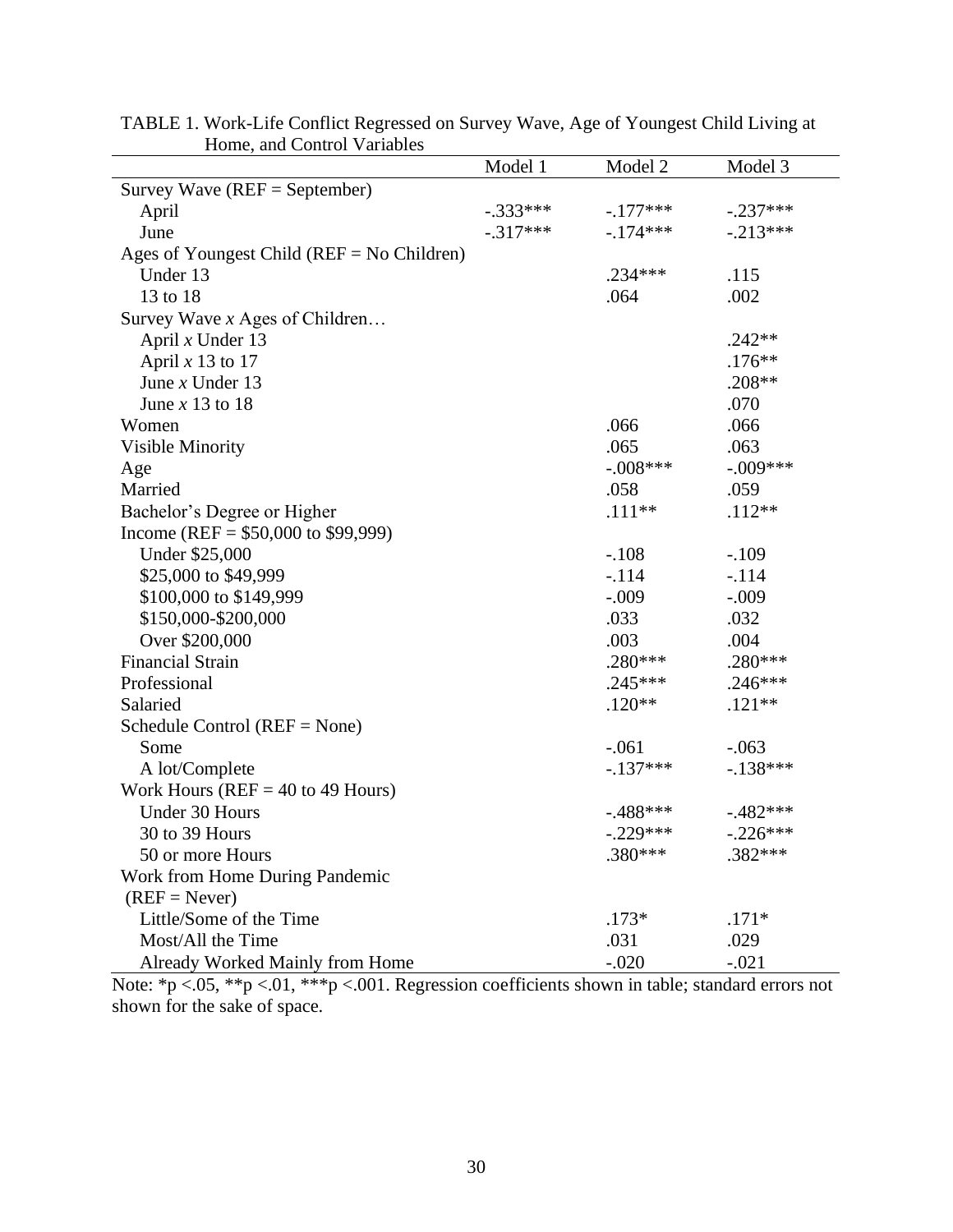|                       | April     | June        |  |
|-----------------------|-----------|-------------|--|
| Age of Youngest Child |           |             |  |
| No Children           | $-237***$ | $-0.213***$ |  |
| Under 13 Years of Age | .005      | $-.005$     |  |
| 13 to 18 Years of Age | $-.062$   | $-143*$     |  |

TABLE 2. Predicted Marginal Effects for Age of Youngest Child and Work-Life Conflict by Survey Wave

Note: \*p <.05, \*\*p <.01, \*\*\*p <.001; All models include the full set of control variables.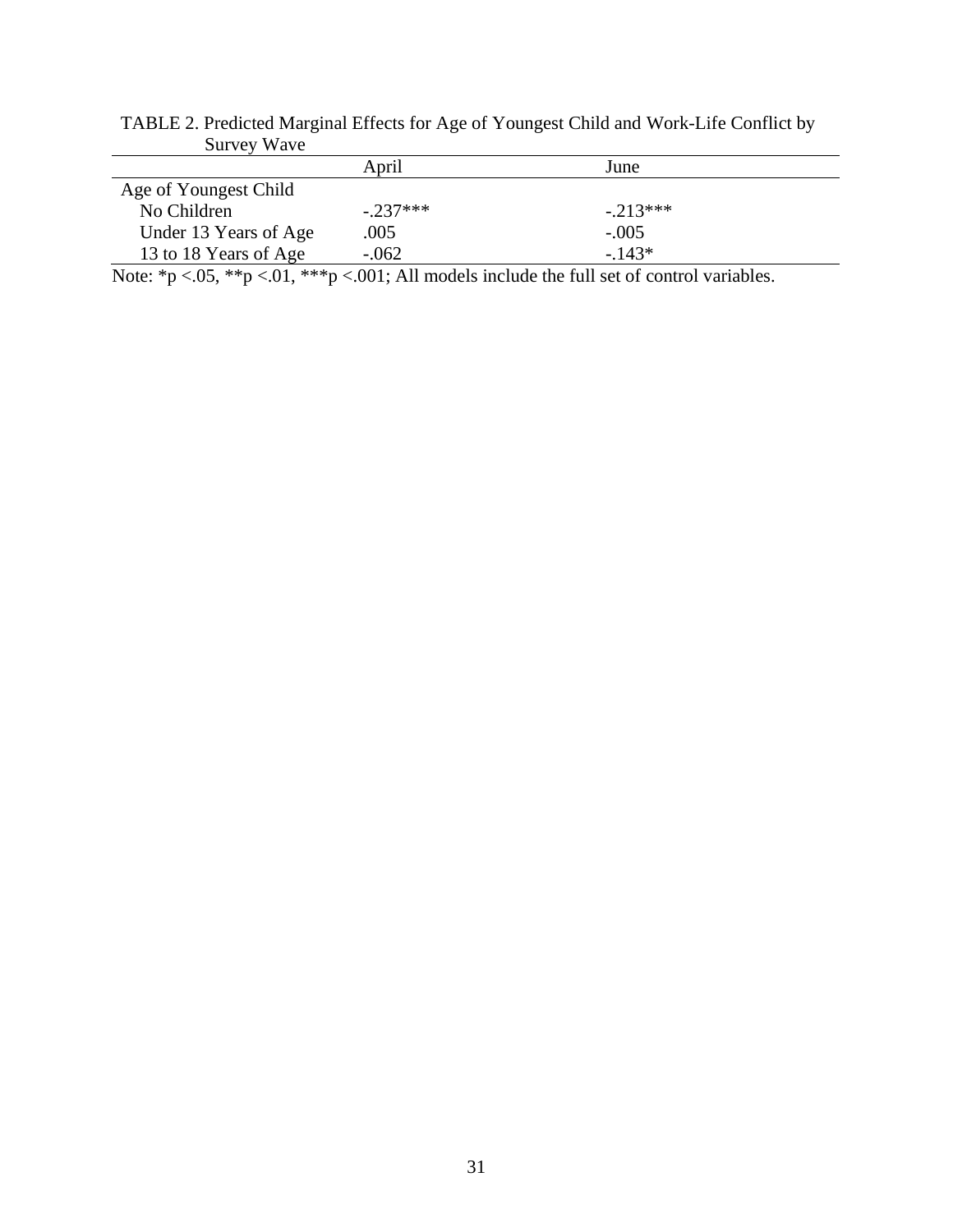| <b>Time Varying Variables</b>   | September  | April    | June     |
|---------------------------------|------------|----------|----------|
| Work-Life Conflict, mean (SD)   | 2.9(1.1)   | 2.5(1.1) | 2.5(1.1) |
| Age of Youngest Child, %        |            |          |          |
| No Children                     | 67.8       | 71.5     | 69.5     |
| Under 13                        | 12.3       | 12.1     | 12.8     |
| 13 to 18                        | 19.7       | 16.4     | 17.7     |
| Married, %                      | 58.1       | 60.0     | 60.9     |
| Income, %                       |            |          |          |
| Under \$25,000                  | 6.3        | 5.7      | 5.8      |
| \$25,000 to \$49,999            | 14.7       | 14.2     | 13.5     |
| \$50,000 to \$99,999            | 30.1       | 30.0     | 30.9     |
| \$100,000 to \$149,999          | 22.1       | 22.8     | 23.2     |
| \$150,000-\$200,000             | 10.3       | 11.1     | 11.3     |
| Over \$200,000                  | 6.9        | 6.7      | 6.4      |
| Financial Strain, mean (SD)     | 2.3(1.0)   | 1.9(.9)  | 1.9(.9)  |
| Professional, %                 | 42.2       | 44.7     | 44.9     |
| Salaried, %                     | 46.7       | 48.6     | 48.6     |
| Schedule Control, %             |            |          |          |
| None                            | 35.5       | 32.1     | 32.3     |
| Some                            | 27.0       | 27.2     | 28.7     |
| A lot/Complete                  | 37.5       | 40.8     | 38.9     |
| Work Hours, %                   |            |          |          |
| Under 30 Hours                  | 18.3       | 26.6     | 21.44    |
| 30 to 39 Hours                  | 33.1       | 33.8     | 34.7     |
| 40 to 49 Hours                  | 35.0       | 29.9     | 32.4     |
| 50 or more Hours                | 13.6       | 9.7      | 11.4     |
|                                 |            |          |          |
| Time Stable Variables           |            |          |          |
| Women, %                        | 48.6       |          |          |
| Visible Minority, %<br>12.9     |            |          |          |
| Age, mean (SD)                  | 41.9(13.7) |          |          |
| Bachelor's Degree or Higher, %  | 46.7       |          |          |
| Work from Home, % <sup>a</sup>  |            |          |          |
| Never                           | 35.3       |          |          |
| Little/Some of the Time         | 17.3       |          |          |
| Most/All the Time               | 39.9       |          |          |
| Already Worked Mainly from Home | 7.3        |          |          |

APPENDIX TABLE A. Weighted Descriptive Statistics for Study Variables

<sup>a</sup> As noted above, the measure of the frequency of working from home during the COVID-19 pandemic was asked in the June survey.